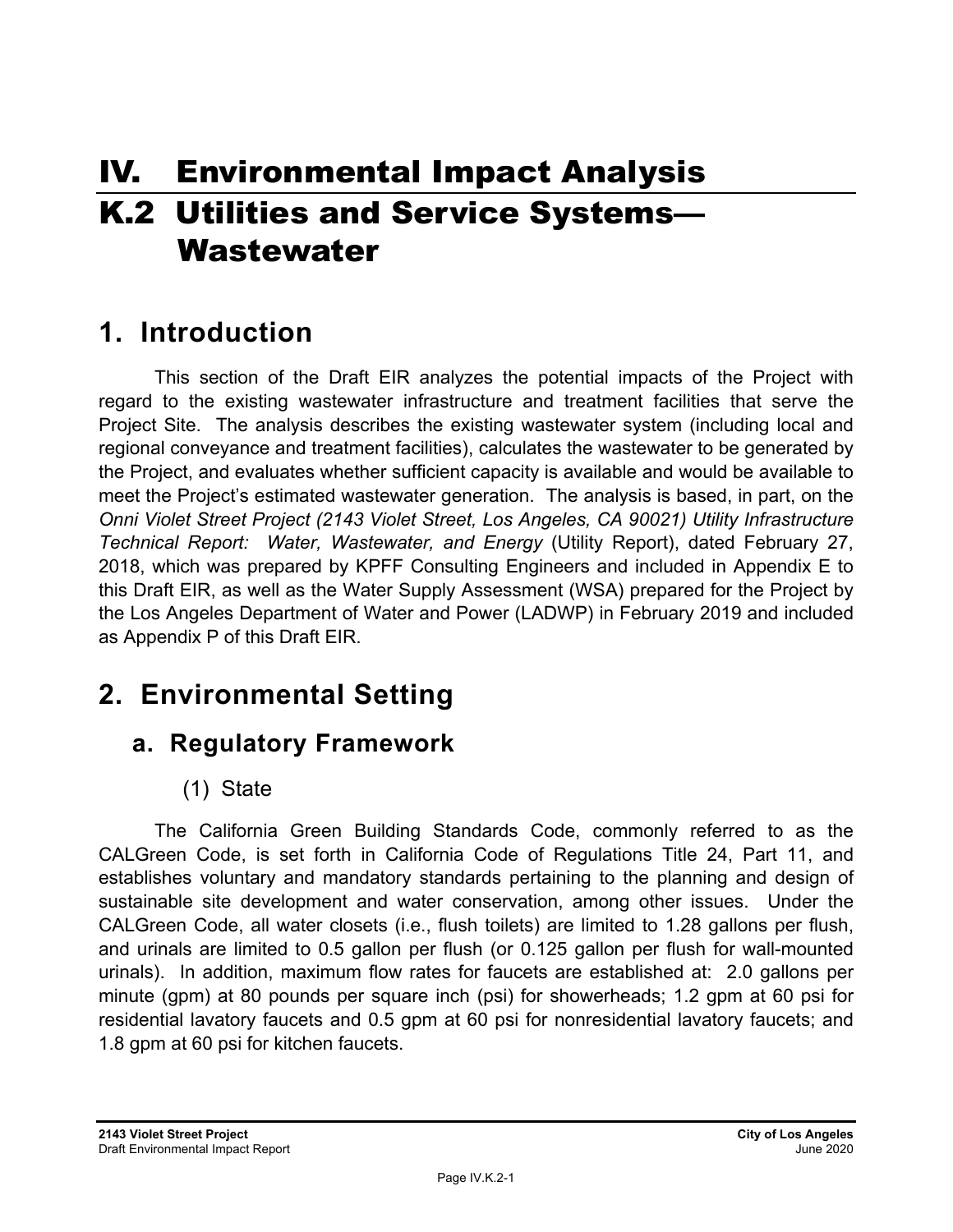## (2) Local

## *(a) City of Los Angeles General Plan Framework*

The City of Los Angeles General Plan Framework guides the update of the community plan and Citywide elements, thereby providing a Citywide strategy for long-term growth. As such, it addresses state and federal mandates to plan for the future. Chapter 9, Infrastructure and Public Services, of the City's General Plan Framework identifies goals, objectives, and policies for utilities in the City. Goal 9A of Chapter 9 is to provide for adequate wastewater collection and treatment capacity for the City and in basins tributary to City-owned wastewater treatment facilities.

## *(b) City of Los Angeles Integrated Resources Plan*

The City of Los Angeles Integrated Resources Plan (IRP) addresses the facility needs of the City's wastewater program, recycled water, and urban runoff/stormwater management through the year  $2020$ .<sup>1</sup> The IRP preparation process began in 1999 in two phases. Phase I of the IRP addressed the anticipated water, wastewater, and stormwater needs of the City through the year 2020 using comprehensive, basin-wide water resources planning. During this initial phase, which took place from 1999 to 2001, gaps in the existing water system's capability to serve future populations, as projected by the Southern California Association of Governments (SCAG), were examined and different Preliminary Alternatives to address these gaps were created. Phase II of the IRP, which took place from 2002 to 2006, involved the selection and comparison of four Preliminary Alternatives all aimed at ensuring implementation of the appropriate infrastructure, policies, and programs to reliably serve Los Angeles to 2020 and beyond. Within Phase II of the IRP, a Financial Plan, a Public Outreach Program, and a five-volume Facilities Plan were also developed. The Facilities Plan contains alternative development options and a Capital Improvement Program, as well as wastewater, water, and runoff management strategies. The Capital Improvement Program provides anticipated capital, operation, maintenance, project timing, and implementation strategies for tracking and monitoring triggers.<sup>2</sup>

The Los Angeles City Council certified the IRP Final Environmental Impact Report (EIR) prepared within Phase II on November 14, 2006, and adopted a final alternative, the

*<sup>1</sup> The IRP replaced the City's 1991 Wastewater Facilities Plan.* 

*<sup>2</sup> City of Los Angeles Department of Public Works Bureau of Sanitation and Department of Water and Power, Water Integrated Resources Plan 5-Year Review FINAL Documents, June 2012; City of Los Angeles Department of Public Works Bureau of Sanitation and Department of Water and Power, City of Los Angeles Integrated Resources Plan Summary Report, December 2006; City of Los Angeles Department of Public Works Bureau of Sanitation and Department of Water and Power, City of Los Angeles Integrated Resources Plan: Planning for Wastewater, Recycled Water and Storm Water Management: A Visionary Strategy for the Right Facilities, in the Right Place, at the Right Time, Executive Summary, December 2006.*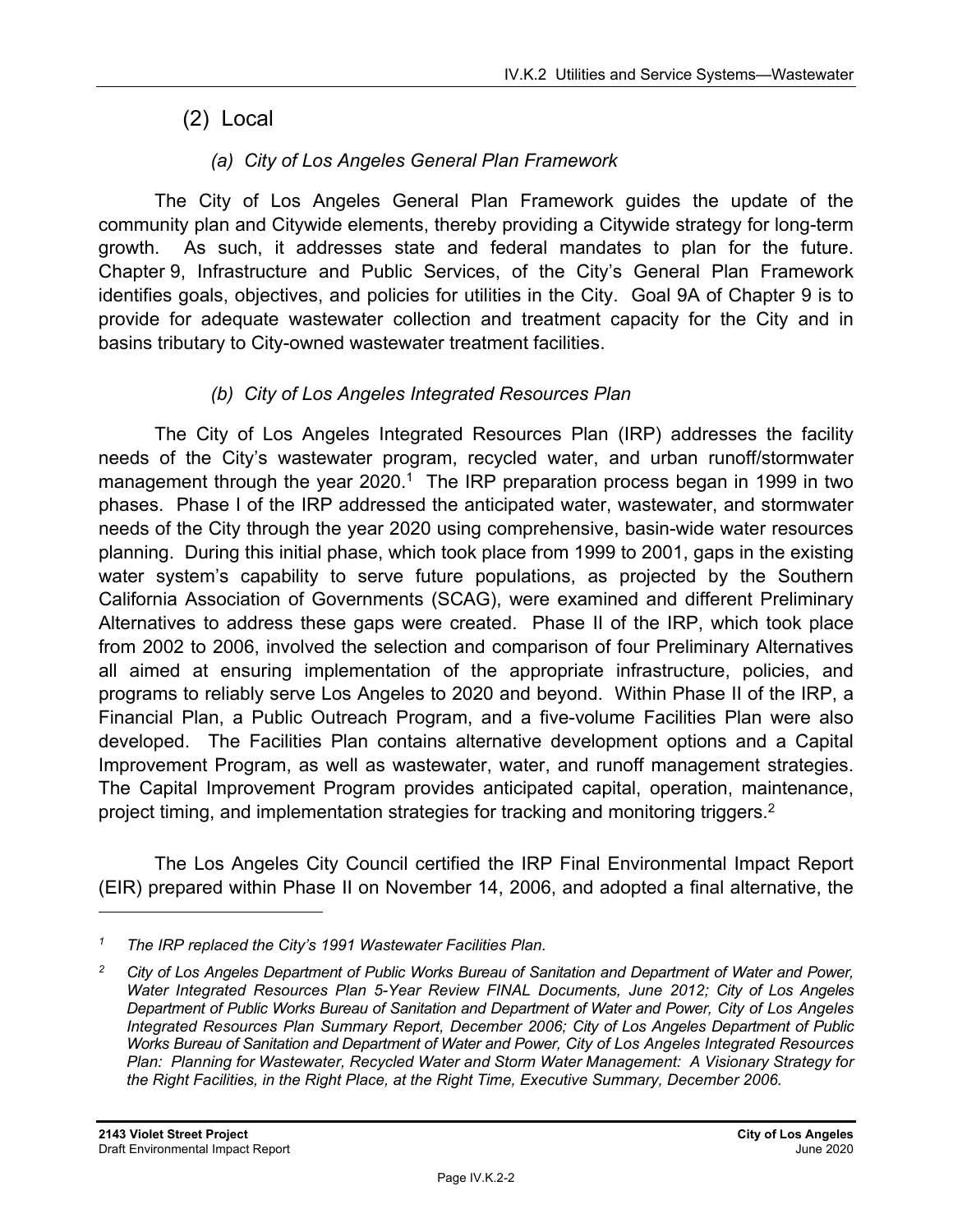Approved Alternative (Alternative 4), from the four Preliminary Alternatives. The Final IRP 5-Year Review was released in June 2012. According to the Final IRP 5-Year Review, Alternative 4 included 12 projects that were separated into two categories: (1) "Go Projects" for immediate implementation; and (2) "Go-If Triggered Projects" for implementation in the future once a trigger is reached.<sup>3</sup> Triggers for these projects include wastewater flow, population, regulations, or operational efficiency. Based on the Final IRP 5-Year Review, the Go Projects consisted of six capital improvement projects for which triggers were considered to have been met at the time the IRP EIR was certified. The Go-If Triggered Projects consisted of six capital improvement projects for which triggers were not considered to have been met at the time the IRP EIR was certified.

Since the implementation of the IRP, new programs and projects, which have resulted in a substantial decrease in wastewater flows, have affected the Go Projects and Go-If Triggered Projects. Based on the Final IRP 5-Year Review, two of the Go Projects have been moved to the Go-If Triggered category (Go Project 2 and Go Project 3), and two have been deferred beyond the 2020 planning window of the IRP (Go Project 4 and Go Project 5). Construction of wastewater storage facilities at the Donald C. Tillman Water Reclamation Plant (Go Project 1) has been completed. In addition, Go Project 6, involving the design of the North East Interceptor Sewer Phase II, is no longer being pursued.

As discussed above, the IRP addressed the anticipated water, wastewater, and stormwater needs of the City through the year 2020. As 2020 approaches, the City is now developing the One Water LA 2040 Plan, which builds on the premise of the IRP as a collaborative approach to develop an integrated framework for managing the City's water resources, watersheds, and water facilities in an environmentally, economically, and socially beneficial manner.<sup>4</sup> As with the IRP, such efforts would be organized in phases. Phase I of the One Water Los Angeles 2040 Plan includes developing initial planning baselines and guiding principles for water management and citywide facilities planning in coordination with City departments, other agencies, and stakeholders, and was completed in 2015. Phase II includes development of technical studies and an updated facilities plan for stormwater and wastewater; and is anticipated to be complete in 2018. A year-long Programmatic Environmental Impact Report process was slated to begin in late 2018/early 2019.5

*<sup>3</sup> City of Los Angeles Department of Public Works Bureau of Sanitation and Department of Water and Power, Water Integrated Resources Plan 5-Year Review FINAL Documents, June 2012.* 

*<sup>4</sup> LASAN, About One Water LA, www.lacitysan.org/san/faces/home/portal/s-lsh-es/s-lsh-es-owla/s-lsh-esowla-au?\_adf.ctrl-state=le24zdn44\_5&\_afrLoop=8232048882336511#!, accessed March 13, 2020.* 

<sup>&</sup>lt;sup>5</sup> LASAN, One Water LA Plan, Plan Development, www.lacitysan.org/san/faces/wcnav externalId/s-lsh-es*owla-au-aowla-pd?\_adf.ctrl-state=iv9vc20aq\_5&\_afrLoop=4015307670184982#!, accessed March 13, 2020.*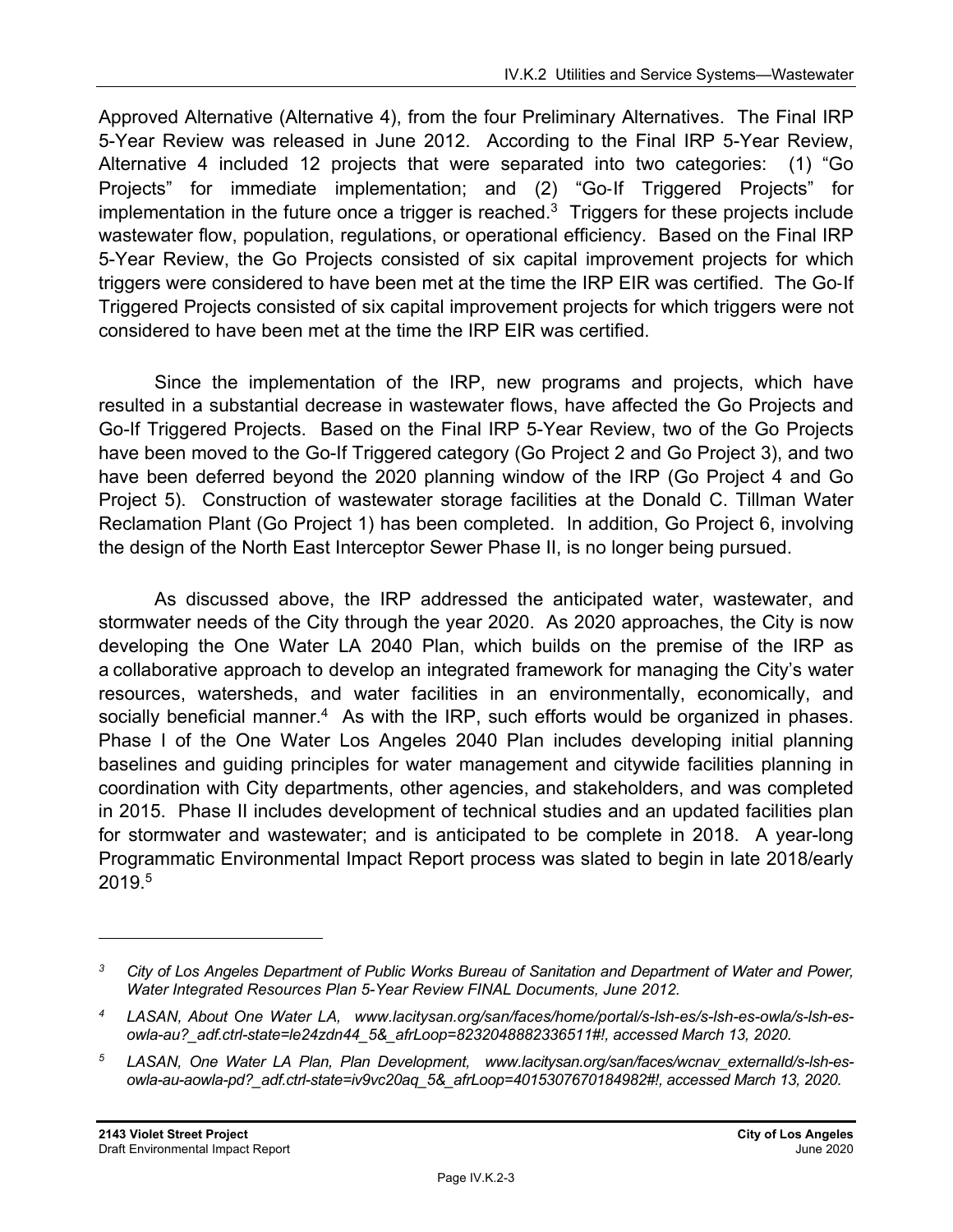## *(c) City Infrastructure 2010–2011 Report Card*

The City Infrastructure 2010–2011 Report Card was developed to analyze the current conditions of key infrastructure and provide recommendations on how to maintain and strengthen the infrastructure. Seven key components of each infrastructure system were considered, including capacity, condition, funding, future need, operation and maintenance, public safety, and resilience. With regards to wastewater infrastructure, the report graded the wastewater collection infrastructure and wastewater treatment plants with a Grade B-, in which "minor changes required in one or more of the above areas to enable the infrastructure system to be fit for its current and anticipated future purposes." The recommended grade is a B+ for wastewater collection infrastructure and a B for wastewater treatment plants.

Based on the City Infrastructure 2010–2011 Report Card, to obtain a "B" grade, it was recommended that the City improve the wastewater treatment and reclamation facilities where opportunities exist in order to meet projected increase in flows, enhance efficiencies, and continue to protect the public and the environment. As indicated in the City Infrastructure 2010–2011 Report Card, based on the Wastewater Capital Improvement Program, 468 miles of sewers are listed to be rehabilitated, approximately 207 miles had been completed prior to the publication of the City Infrastructure 2010–2011 Report Card, and the remaining 261 miles of sewers listed in the Wastewater Capital Improvement Program are planned to be completed within 10 years of publication.<sup>6</sup>

## *(d) Sewer System Management Plan*

On May 2, 2006, the State Water Resources Control Board adopted the Statewide General Waste Discharge Requirements for publicly owned sanitary sewer systems greater than one mile in length that collect and/or convey untreated or partially treated wastewater to a publicly owned treatment facility in California. Under the Statewide General Waste Discharge Requirements, the owners of such systems must comply with the following requirements: (1) acquire an online account from the State Water Board and report all sanitary sewer overflows online; and (2) develop and implement a written plan referred to as a Sewer System Management Plan to control and mitigate sanitary sewer overflows and make it available to any member of the public upon request in writing.

In accordance with the Statewide General Waste Discharge Requirements, the City of Los Angeles acquired online accounts from the State Water Board and began reporting sanitary sewer overflows by the due date of January 2, 2007. The City's original Sewer System Management Plan was adopted by the City's Board of Public Works and certified

*<sup>6</sup> City of Los Angeles, Department of Public Works, Infrastructure 2010–2011 Report Card.*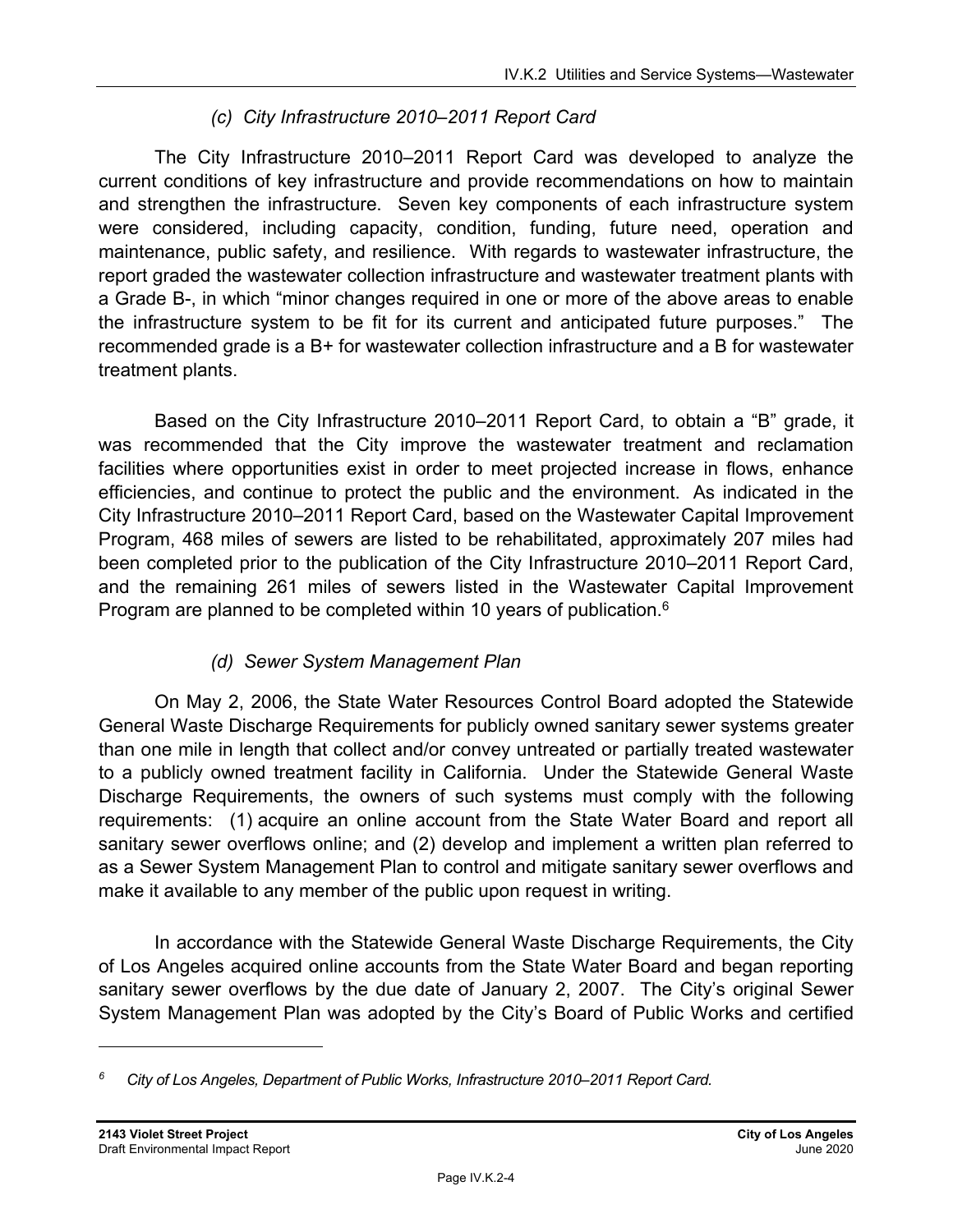with the State Water Resources Control Board on February 18, 2009.<sup>7</sup> The City's Sewer System Management Plans were last updated in February 2017, which confirmed the City's Sewer System Management Plans are in full compliance with the Statewide General Waste Discharge Requirements and are effective.<sup>8</sup>

The goal of the Sewer System Management Plan for the Hyperion Service Area, in which the Project Site is located (as discussed below), is to provide a plan and schedule to properly manage, operate, and maintain all parts of the sanitary sewer system.<sup>9</sup> In addition, the Sewer System Management Plan will help to reduce and prevent sanitary sewer overflows as well as mitigate any sanitary sewer overflows that do occur.

#### *(e) City of Los Angeles Municipal Code*

Los Angeles Municipal Code (LAMC) Sections 64.11 and 64.12 require approval of a sewer permit prior to connection to the sewer system. New connections to the sewer system are assessed a Sewerage Facilities Charge. The rate structure for the Sewerage Facilities Charge is based upon wastewater flow strength as well as volume. The determination of wastewater strength for each applicable project is based on City guidelines for the average wastewater concentrations of biological oxygen demand and suspended solids, for each type of land use. Fees paid to the Sewerage Facilities Charge are deposited in the City's Sewer Construction and Maintenance Fund for sewer and sewage-related purposes, including, but not limited to, industrial waste control and water reclamation purposes.

Section 64.15 of the LAMC requires that the City perform a Sewer Capacity Availability Review when: (1) a sewer permit is required to connect to the City's sewer collection system; (2) additional discharge is proposed into an existing public sewer connection; or (3) a future sewer connection or future development is proposed that would generate 10,000 gallons or more of sewage per day. A Sewer Capacity Availability Review determines if there is adequate capacity existing in the sewer collection system to safely convey the newly generated sewage to the appropriate sewage treatment plant.

In addition, the City of Los Angeles Bureau of Engineering Special Order No. SO06-0691 sets forth design criteria for sewer systems requiring hat trunk, interceptor, outfall, and relief sewers (i.e. sewers that are 18 inches or greater in diameter) be designed for a planning period of 60 to 100 years, and lateral sewers (sewers that are less than

*<sup>7</sup> LASAN, Sewer System Management Plan: Hyperion Sanitary Sewer System, February 2017.* 

*<sup>8</sup> LASAN, Sewer System Management Plan: Hyperion Sanitary Sewer System, February 2017.* 

<sup>&</sup>lt;sup>9</sup> LASAN, Sewer System Management Plan: Hyperion Sanitary Sewer System, February 2017.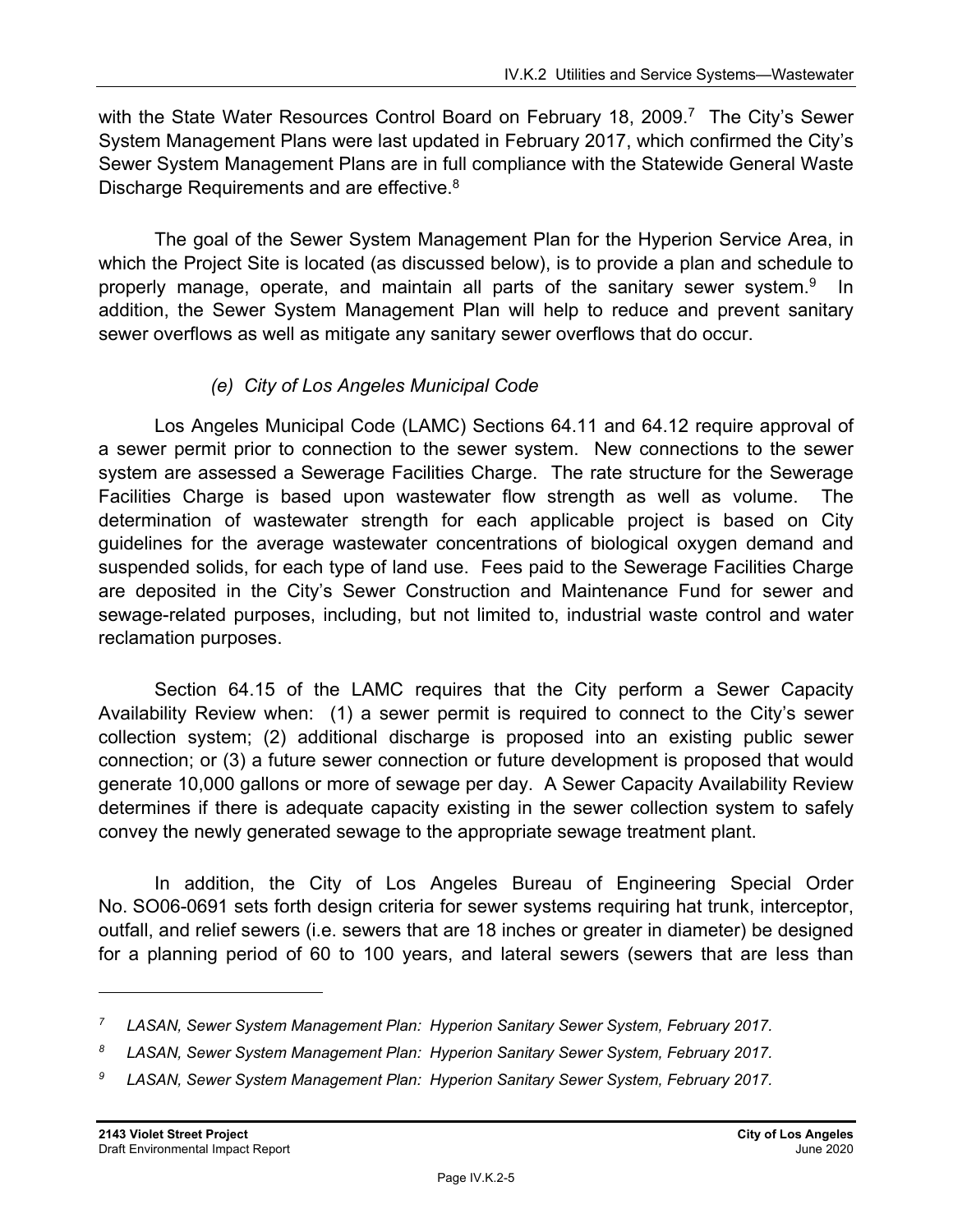18 inches in diameter) be designed for a planning period of 100 years. The order also requires that sewers be designed so that the peak dry weather flow depth, during their planning period, shall not exceed 50 percent of the pipe diameter.

# **b. Existing Conditions**

## (1) Wastewater Generation

As discussed in Section II, Project Description, of this Draft EIR, the Project Site is currently developed with seven buildings that comprise approximately 63,530 square feet of floor area and range in height from one to three stories. Existing uses include 6,983 square feet of office use, 25,739 square feet of retail use, 2,109 square feet of warehouse use, and 10 live-work units comprised of 28,699 square feet. The Project Site also includes two sheds and surface parking areas generally located on the southern half of the Project Site. Two buildings that comprise approximately 6,844 square feet and four livework units, as well as two open sheds and surface parking spaces, would be removed. Based on LADWP billing data and as indicated in the Project's WSA included as Appendix P of this Draft EIR, the existing uses to be removed from the Project Site currently generate approximately 2,382 gallons per day (gpd) of wastewater flow.

## (2) Wastewater Infrastructure

Sanitary sewer service to and from the Project area is owned and operated by the City of Los Angeles. The existing wastewater collection system includes more than 6,700 miles of public sewers, which serves a population of more than 4 million people and conveys approximately 400 million gallons per day (mgd) to the City's four wastewater treatment and water reclamation plants.10

As described in the Utility Report, there is an existing 8-inch vitrified clay pipe (VCP) sewer main in 7th Place. The Utility Report reported that the 8-inch sewer line in 7th Place has a capacity of 0.71 cubic feet per second (cfs) or 458,595 gpd. Sewer flows originating from the Project Site are collected and conveyed through a network of sewer lines for treatment at the Hyperion Water Reclamation Plant (HWRP).

## (3) Wastewater Treatment

LASAN is responsible for the operation of wastewater treatment facilities in the City. The main purpose of these treatment facilities is to remove potential pollutants from

*<sup>10</sup> LASAN, Sewers, www.lacitysan.org/san/faces/home/portal/s-lsh-wwd/s-lsh-wwd-cw/s-lsh-wwd-cw-s?\_adf. ctrl-state=hgp4yycqp\_5&\_afrLoop=3961669001041971#!, accessed March 13, 2020.*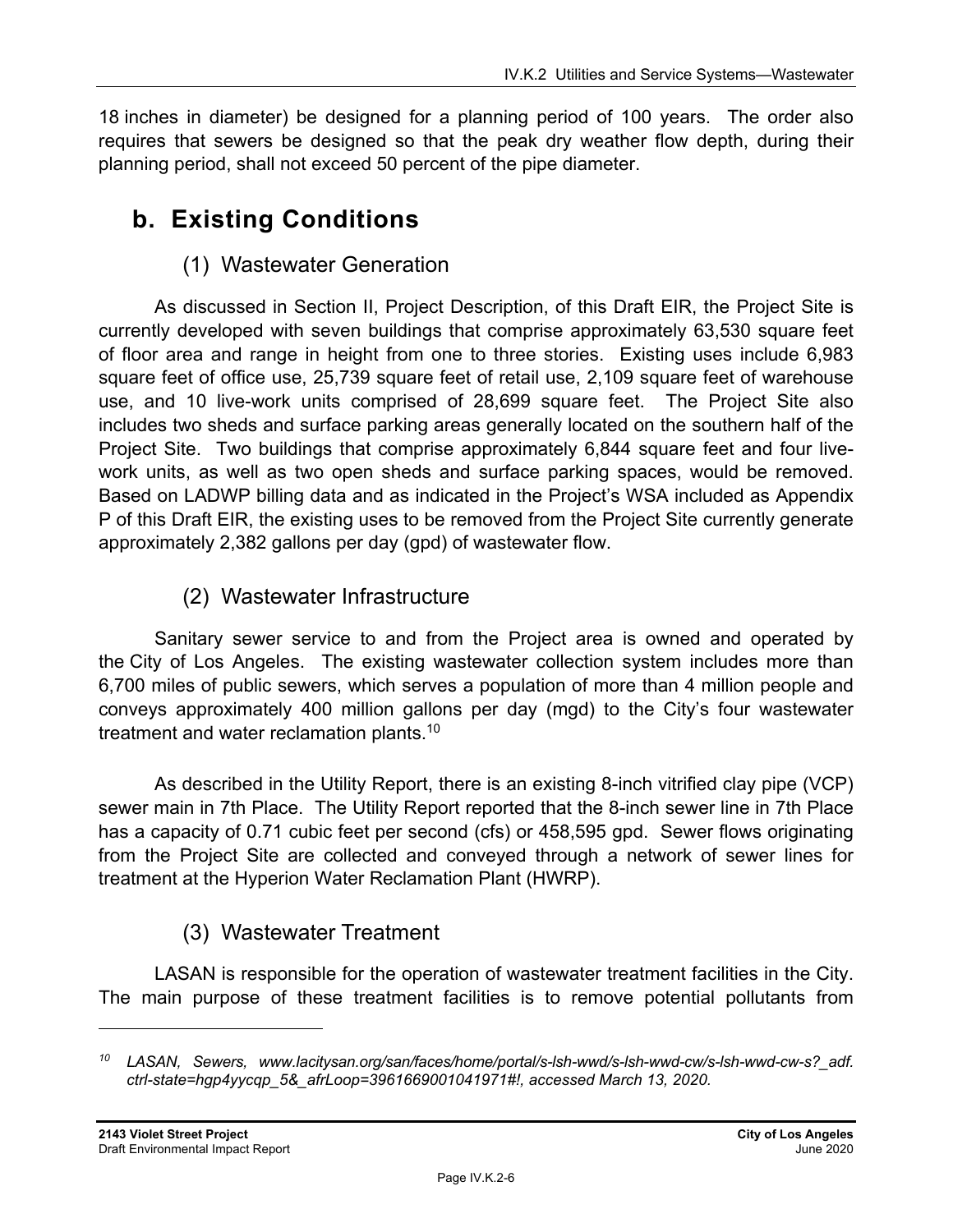sewage in order to protect river and marine environments and public health. LASAN divides the wastewater treatment system of the City into two major service areas: the Hyperion Service Area and the Terminal Island Service Area.<sup>11</sup> The Hyperion Service Area is serviced by the Hyperion Sanitary Sewer System, which consists of the HWRP, the Donald C. Tillman Water Reclamation Plant, and the Los Angeles–Glendale Water Reclamation Plant.<sup>12</sup> The Terminal Island Service Area is served by the Terminal Island Treatment Plant.<sup>13</sup> The Project Site is located within the Hyperion Service Area.

## *(a) Hyperion Sanitary Sewer System*

As shown in Table IV.K.2-1 on page IV.K.2-8, the existing design capacity of the Hyperion Sanitary Sewer System is approximately 550 mgd (consisting of 450 mgd at the HWRP, 80 mgd at the Donald C. Tillman Water Reclamation Plant, and 20 mgd at the Los Angeles–Glendale Water Reclamation Plant). Based on the One Water LA 2040 Plan– Wastewater Facilities Plan, the average wastewater flow rate in the Hyperion Sanitary Sewer System was 314 mgd in 2016 (consisting of 250 mgd at the HWRP, 47 mgd at the Donald C. Tillman Water Reclamation Plant, and 17 mgd at the Los Angeles–Glendale Water Reclamation Plant).<sup>14</sup> The One Water LA 2040 Plan–Wastewater Facilities Plan projects that annual average wastewater flows in the Hyperion Sanitary Sewer System would increase to 323 mgd in 2020, 348 mgd in 2030, and 358 in 2040. All other flow in the Hyperion Sanitary Sewer System, as well as biosolids from the upstream reclamation plants that are returned to the collection system are treated at the HWRP in Playa Del Rey.15 As such, current flows are below the design capacity of approximately 550 mgd for the Hyperion Sanitary Sewer System.

## *(b) Hyperion Water Reclamation Plant*

As discussed above, wastewater generated from the Project Site is conveyed via the local collector sanitary sewer system directly to the HWRP for treatment. As shown in Table IV.K.2-1, the HWRP has the capacity to treat approximately 450 mgd of wastewater for full secondary treatment and currently treats on average approximately 275 mgd.<sup>16</sup> As

*<sup>11</sup> LASAN, Clean Water, www.lacitysan.org/san/faces/home/portal/s-lsh-wwd/s-lsh-wwd-cw?\_adf.ctrl-state= ljvz6q49\_5&\_afrLoop=8241807351592071#!, accessed March 13, 2020.* 

*<sup>12</sup> LASAN, Clean Water, www.lacitysan.org/san/faces/home/portal/s-lsh-wwd/s-lsh-wwd-cw?\_adf.ctrl-state= ljvz6q49\_5&\_afrLoop=8241807351592071#!, accessed March 13, 2020.* 

*<sup>13</sup> LASAN, Clean Water, www.lacitysan.org/san/faces/home/portal/s-lsh-wwd/s-lsh-wwd-cw?\_adf.ctrl-state= ljvz6q49\_5&\_afrLoop=8241807351592071#!, accessed March 13, 2020.* 

*<sup>14</sup> LASAN, One Water LA 2040 Plan—Volume 2: Wastewater Facilities Plan, January 2018.* 

*<sup>15</sup> LASAN, Sewer System Management Plan: Hyperion Sanitary Sewer System, February 2017.* 

*<sup>16</sup> LASAN, Hyperion Water Reclamation Plant, www.lacitysan.org/san/faces/wcnav\_externalId/s-lsh-wwdcw-p-hwrp?\_adf.ctrl-state=ljvz6q49\_5&\_afrLoop=8241943613187783#!, accessed March 13, 2020.*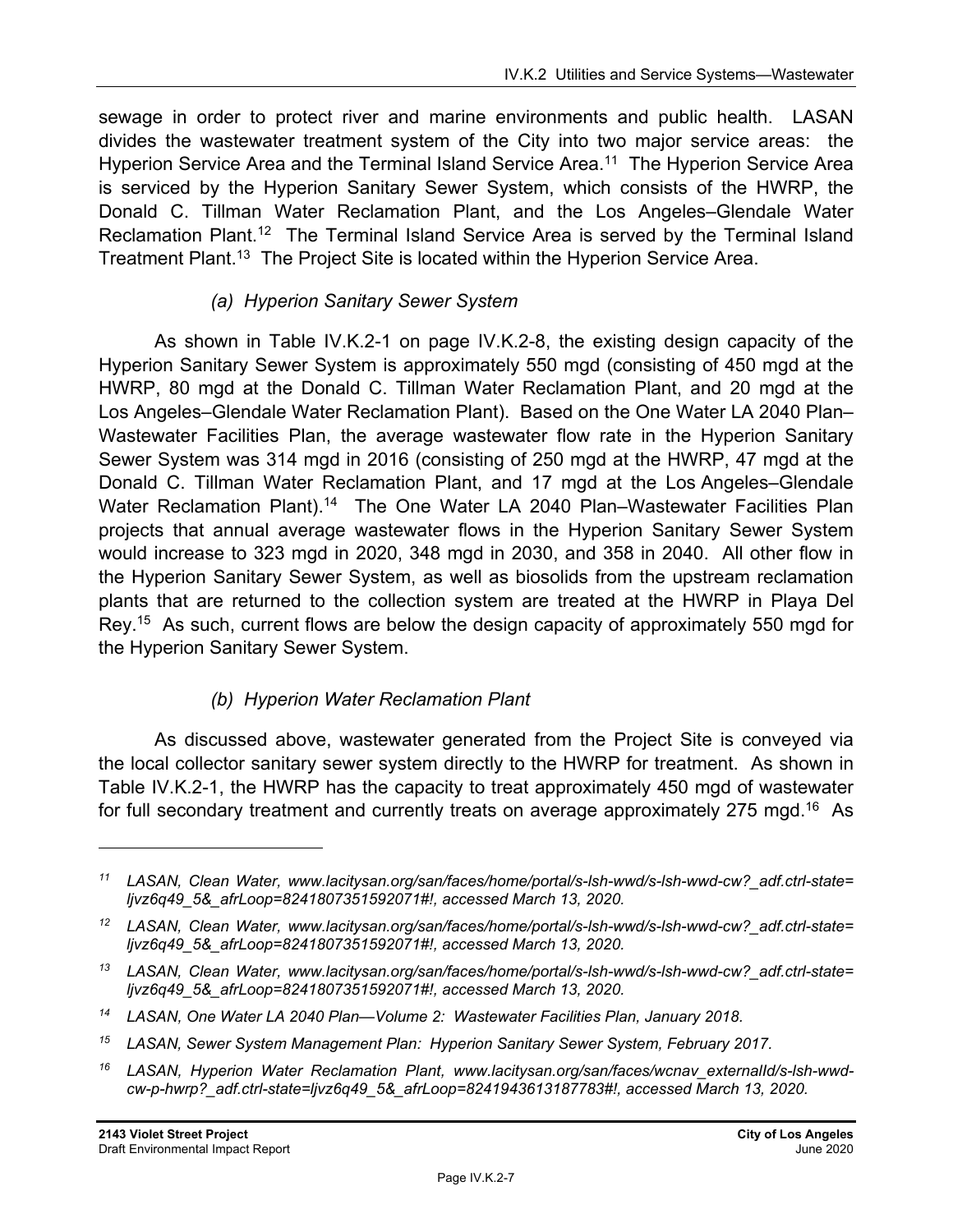|                                                                                                                                                                                                                                                                                                                                                                                                                                                                                                                                                                                                                | <b>Design Capacity</b><br>(mgd) |
|----------------------------------------------------------------------------------------------------------------------------------------------------------------------------------------------------------------------------------------------------------------------------------------------------------------------------------------------------------------------------------------------------------------------------------------------------------------------------------------------------------------------------------------------------------------------------------------------------------------|---------------------------------|
| <b>Hyperion Water Reclamation Plant</b>                                                                                                                                                                                                                                                                                                                                                                                                                                                                                                                                                                        | 450                             |
| Donald C. Tillman Water Reclamation Plant                                                                                                                                                                                                                                                                                                                                                                                                                                                                                                                                                                      | 80                              |
| Los Angeles-Glendale Water Reclamation Plant                                                                                                                                                                                                                                                                                                                                                                                                                                                                                                                                                                   | 20                              |
| <b>Total</b>                                                                                                                                                                                                                                                                                                                                                                                                                                                                                                                                                                                                   | 550                             |
| $mgd$ = million gallons per day<br>Source: LASAN, Hyperion Water Reclamation Plant, www.lacitysan.org/san/faces/wcnav<br>externalId/s-Ish-wwd-cw-p-hwrp?_adf.ctrl-state=ljvz6q49_5&_afrLoop=824194361318<br>7783#!; Donald C. Tillman Water Reclamation Plant, www.lacitysan.org/san/faces/<br>wcnav_externalId/s-Ish-wwd-cw-p-dctwrp?_adf.ctrl-state=ljvz6q49_5&_afrLoop=8242<br>084065330158#!; and Los Angeles-Glendale Water Reclamation Plant, www.lacity<br>san.org/san/faces/wcnav externalld/s-lsh-wwd-cw-p-lagwrp? adf.ctrl-state=ljvz6q49<br>5& afrLoop=8242559400318952#!, accessed March 13, 2020. |                                 |

**Table IV.K.2-1 Existing Capacity of Hyperion Sanitary Sewer System** 

such, the HWRP is currently operating at approximately 61 percent of its capacity with a remaining available capacity of approximately 175 mgd. Based on the above, current flows to the HWRP are well below the design capacity of the HWRP of approximately 450 mgd.

Incoming wastewater to the treatment plant initially passes through screens and basins to remove coarse debris and grit. This is followed by primary treatment, which is a physical separation process where heavy solids settle to the bottom of tanks while oil and grease float to the top. These solids, called sludge, are collected, treated, and recycled. The portion of water that remains, called primary effluent, is treated through secondary treatment using a natural, biological approach. Living micro-organisms are added to the primary effluent to consume organic pollutants. These micro-organisms are later harvested and removed as sludge.<sup>17</sup> The treated water from the HWRP is discharged through a 5-mile outfall pipe at a depth of 190 feet into the Santa Monica Bay and Pacific Ocean.<sup>18</sup> The discharge from the HWRP into Santa Monica Bay is regulated by the HWRP's National Pollution Discharge Elimination System (NPDES) Permit issued under the Clean Water Act and is required to meet the Regional Water Quality Control Board's requirements for a

*<sup>17</sup> LASAN, Treatment Process, www.lacitysan.org/san/faces/home/portal/s-lsh-wwd/s-lsh-wwd-cw/s-lshwwd-cw-p/s-lsh-wwd-cw-p-tp?\_adf.ctrl-state=ljvz6q49\_458&\_afrLoop=8243207467760408#!, accessed March 13, 2020.* 

*<sup>18</sup> LASAN, Hyperion Virtual Tour, Hyperion Treatment Plant Tour, Ocean Outfall into the Bay, www. lacitysan.org/san/faces/home/portal/s-lsh-wwd/s-lsh-wwd-cw/s-lsh-wwd-cw-p/s-lsh-wwd-cw-p-hwrp/s-lshau-h?\_adf.ctrl-state=ljvz6q49\_596&\_afrLoop=8243477885026291#!, accessed March 13, 2020.*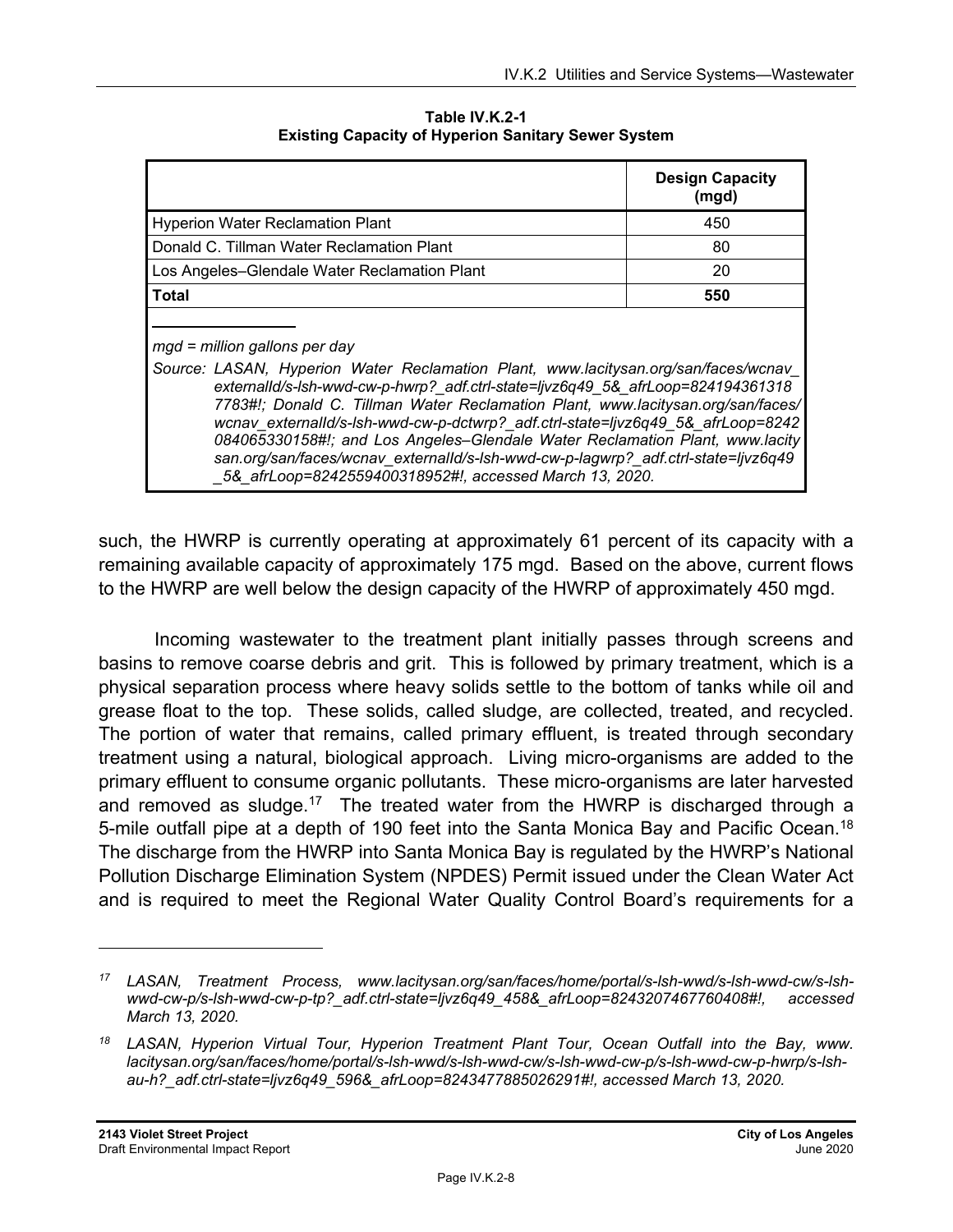recreational beneficial use.<sup>19</sup> Accordingly, the HWRP's effluent that is released to Santa Monica Bay is continually monitored to ensure that it meets or exceeds prescribed standards. LASAN also monitors flows into the Santa Monica Bay.<sup>20</sup>

# **3. Project Impacts**

## **a. Thresholds of Significance**

In accordance with the State CEQA Guidelines Appendix G, the Project would have a significant impact related to wastewater if it would:

#### *Threshold (b): (Not) result in a determination by the wastewater treatment provider, which serves or may serve the project, that it has adequate capacity to serve the project's projected demand in addition to the provider's existing commitments***.**

In assessing impacts related to wastewater in this section, the City will use Appendix G as the thresholds of significance. The factors identified below from the *L.A. CEQA Thresholds Guide* will be used where applicable and relevant to assist in analyzing the Appendix G thresholds. The *L.A. CEQA Thresholds Guide* states that the determination of significance shall be made on a case-by-case basis, considering the following criteria to evaluate wastewater impacts:

*Threshold (a): Require or result in the relocation or construction of new or expanded water, or wastewater treatment or storm water drainage, electric power, natural gas, or telecommunications facilities or expansion of existing facilities, the construction or relocation of which could cause significant environmental effects;21* 

*<sup>19</sup> California Regional Water Quality Control Board, Los Angeles Region, Order No. R4-2017-0045, NPDES No. CA0109991, Waste Discharge Requirements and National Pollutant Discharge Elimination System Permit for the City of Los Angeles, Hyperion Treatment Plant Discharge to the Pacific Ocean, effective April 1, 2017, through March 31, 2022.* 

*<sup>20</sup> LASAN, Environmental Monitoring, www.lacitysan.org/san/faces/home/portal/s-lsh-wwd/s-lsh-wwd-cw/slsh-wwd-cw-p/s-lsh-wwd-cw-p-em?\_adf.ctrl-state=ljvz6q49\_793&\_afrLoop=8243608662499891#!, accessed March 13, 2020.* 

*<sup>21</sup> Refer to Section IV.K.1, Utilities and Service Systems—Water Supply and Infrastructure of this Draft EIR for a discussion of water supply impacts; the Project's Initial Study included as Appendix A of this Draft EIR and Section VI, Other CEQA Considerations, of this Draft EIR, for a discussion of stormwater impacts; Section IV.K.3,Utilities and Service Systems - Energy Infrastructure of this Draft EIR for a discussion of electric power and natural gas impacts; and Section VI, Other CEQA Considerations for a discussion of telecommunications facility impacts.*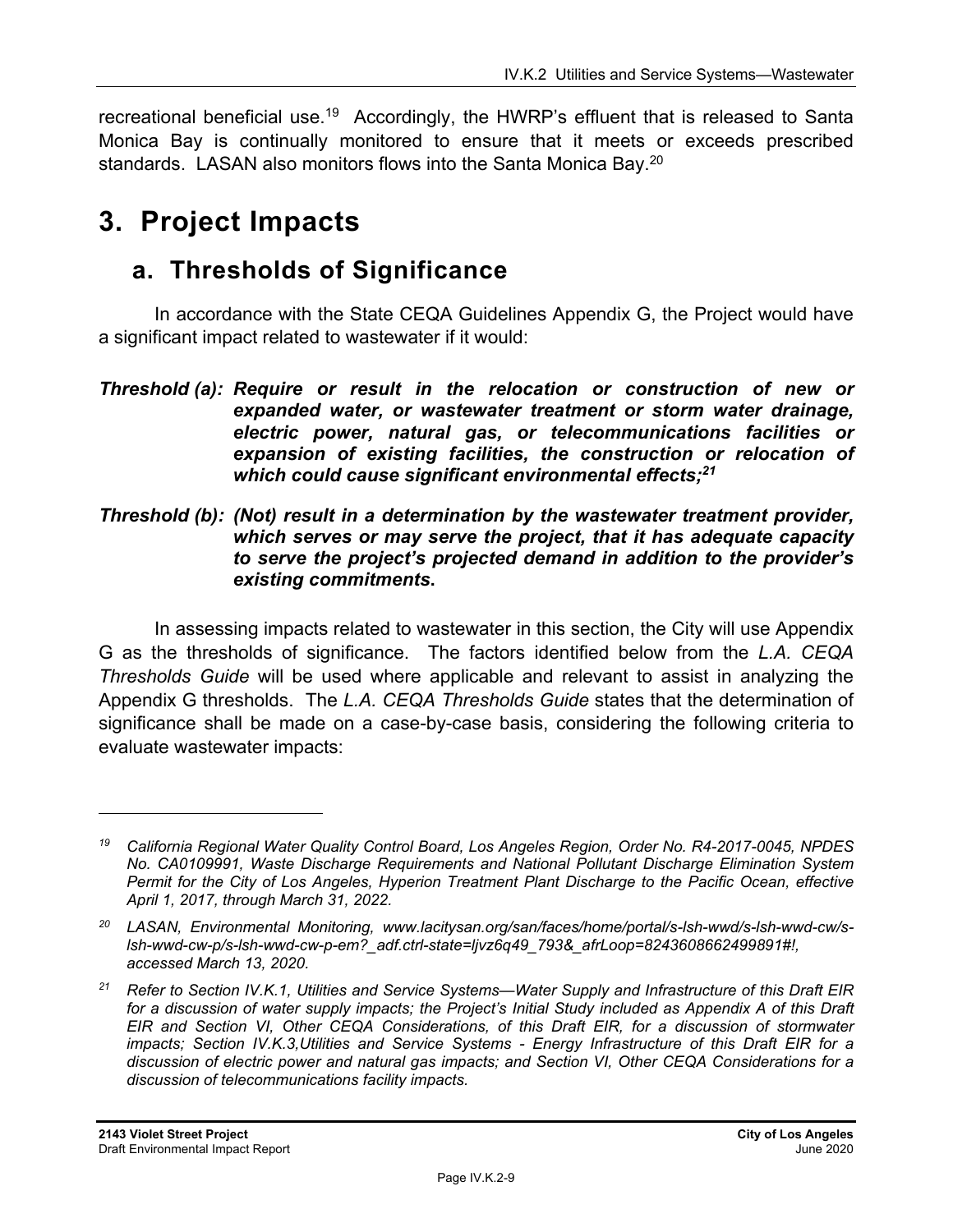- The project would cause a measurable increase in wastewater flows at a point where, and a time when, a sewer's capacity is already constrained or that would cause a sewer's capacity to become constrained; or
- The project's additional wastewater flows would substantially or incrementally exceed the future scheduled capacity of any one treatment plant by generating flows greater than those anticipated in the Wastewater Facilities Plan or General Plan and its elements.<sup>22</sup>

## **b. Methodology**

The analysis of Project impacts on wastewater infrastructure and treatment capacity is based on the Utility Report and the WSA included in Appendices E and P of this Draft EIR, respectively. The anticipated wastewater flows to be generated by the Project are based on 100 percent of the water demand calculated in the WSA, less water for the parking structure which would flow to the storm drain and water for landscaping. Given the existing capacity of the sanitary sewer system in the vicinity of the Project Site and the Project Site's future wastewater generation, an assessment was made of the impacts to the sanitary sewers and the City's downstream sewers and treatment plants. Data regarding the existing physical features and capacity of the system is based on information provided by LASAN and included in the Utility Report.

To evaluate potential impacts relative to wastewater treatment capacity, this analysis evaluates whether adequate treatment capacity within the Hyperion Sanitary Sewer System would be available to accommodate the Project based on the estimate of the Project's wastewater generation and data from LASAN. For the assessment of cumulative impacts on wastewater treatment, the projected cumulative wastewater generation is compared to the estimated available capacity of the Hyperion Sanitary Sewer System.

# **c. Project Design Features**

The Project would include water conservation features, which would also result in a reduction in wastewater. Such conservation features are included in Project Design Feature WAT-PDF-1, included in Section IV.K.1, Utilities and Service System—Water Supply and Infrastructure, of this Draft EIR.

*<sup>22</sup> The Wastewater Facilities Plan referenced in the L.A. CEQA Thresholds Guide has since been superseded by the Integrated Resources Plan.*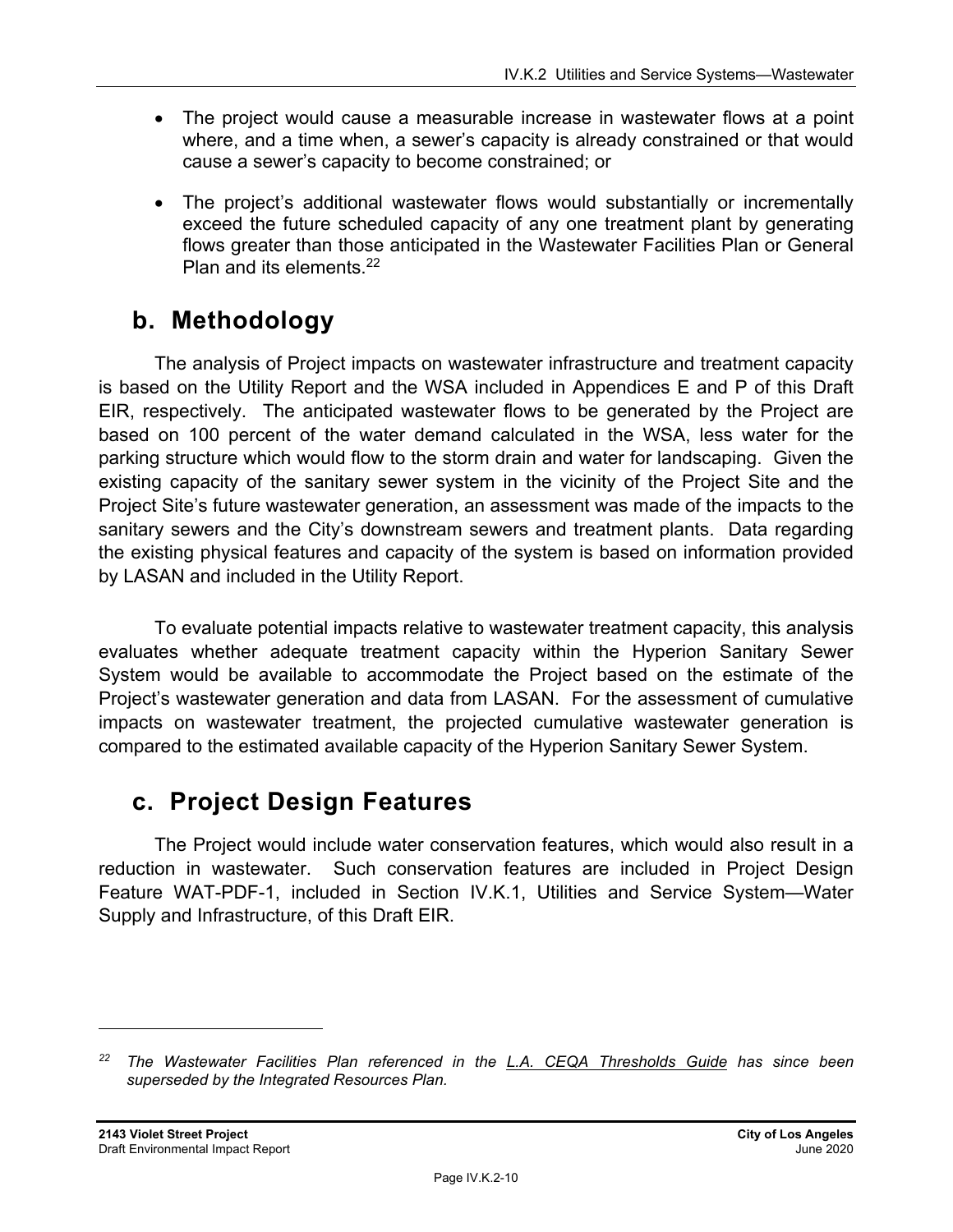# **d. Analysis of Project Impacts**

- *Threshold (a): Would the Project require or result in the relocation or construction of new or expanded water, wastewater treatment or storm water drainage, electric power, natural gas, or telecommunications facilities, the construction or relocation of which could cause significant environmental effects?23*
	- (1) Impact Analysis
		- *(a) Construction*

The Project would require construction of new on-site infrastructure to serve the new buildings and facilities of the proposed Project. Construction impacts associated with new wastewater infrastructure would primarily be confined to trenching for miscellaneous utility lines and connections to public infrastructure. Installation of wastewater infrastructure would be limited to on-site wastewater distribution, and minor off-site work associated with connections to the public main (no upgrades to the public main are anticipated). However, as set forth in Project Design Feature TR-PDF-1 included in Section IV.I, Transportation, of this Draft EIR, a Construction Traffic Management Plan would be implemented to reduce any temporary pedestrian and traffic impacts. The Construction Traffic Management Plan would ensure safe pedestrian access and vehicle travel in general, and emergency vehicle access, in particular, throughout the construction period. Overall, when considering impacts resulting from the installation of any required wastewater infrastructure, all impacts are of a relatively short-term duration and would cease to occur once the installation is complete. Based on the above, construction activities would not have any adverse impact on wastewater conveyance or treatment infrastructure.In addition, most construction impacts associated with the installation of on-site wastewater facilities and off-site connections are expected to be confined to trenching, would be temporary in nature and would not result in significant environmental effects.

With respect to wastewater generation during construction, construction activities for the Project would not result in wastewater generation as construction workers would typically utilize portable restrooms, which would not contribute to wastewater flows to the City's wastewater system in the Project area. Thus, wastewater generation from Project construction activities is not anticipated to cause a measurable increase in wastewater

*<sup>23</sup> Refer to Section IV.K.1, Utilities and Service Systems—Water Supply and Infrastructure, of this Draft EIR*  for a discussion of water supply impacts; the Project's Initial Study included as Appendix A of this Draft *EIR and Section VI, Other CEQA Considerations, of this Draft EIR, for a discussion of stormwater impacts; Section IV.K.3, Utilities and Service Systems - Energy Infrastructure, of this Draft EIR for a discussion of electric power and natural gas impacts; and Section VI, Other CEQA Considerations, of this Draft EIR for a discussion of telecommunications facility impacts.*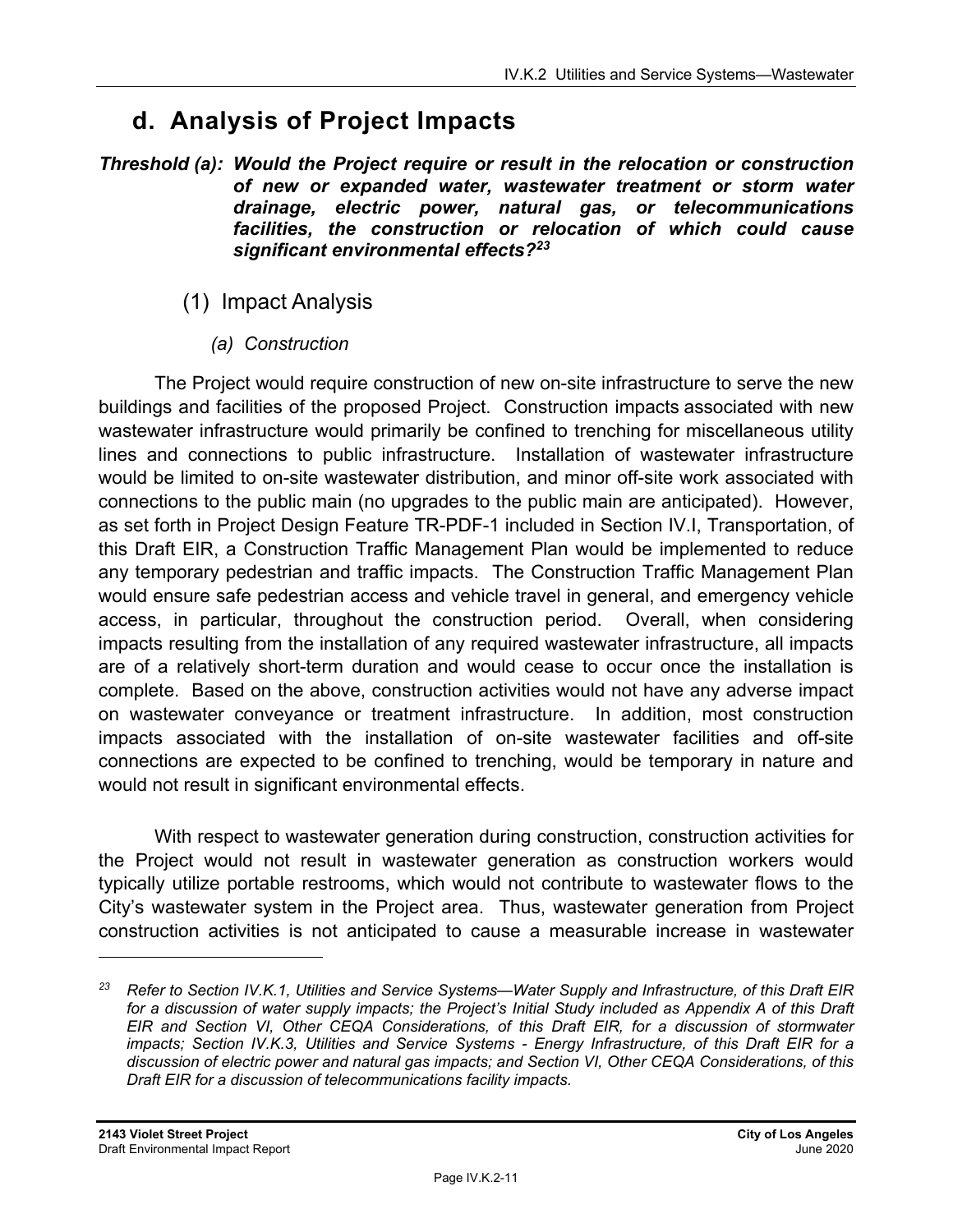flows in the Project area. Therefore, Project construction would not substantially or incrementally exceed the future scheduled capacity of any treatment plant by generating flows greater than those anticipated in the IRP.

**As such, Project construction would not require or result in the relocation or construction of new or expanded wastewater treatment facilities, the construction or relocation of which could cause significant environmental effects. Therefore, Project construction impacts to the wastewater conveyance or treatment system would be less than significant.**

#### *(b) Operation*

Wastewater generated by the Project would be conveyed via the existing wastewater conveyance systems for treatment at the HWRP. As described above, the HWRP has a capacity of 450 mgd, and current average wastewater flows are at approximately 275 mgd. Accordingly, the remaining available capacity at the Hyperion Treatment Plant is approximately 175 mgd. As shown in Table IV.K.2-2 on page IV.K.2-13, the Project would generate a net increase in wastewater flow from the Project Site of approximately 107,959 gpd, or approximately 0.1 mgd. The Project's increase in average daily wastewater flow of 0.1 mgd would represent approximately 0.06 percent of the current estimated 175 mgd of remaining available capacity at the HWRP. Therefore, the Projectgenerated wastewater would be accommodated by the existing capacity of the HWRP, and impacts would be less than significant.

Furthermore, wastewater flows would be typical of residential, office, and commercial developments. No industrial discharge into the wastewater system would occur and as discussed in the Initial Study, included as Appendix A of this Draft EIR, the Project would implement capture and reuse or biofiltration to reduce stormwater pollution on the Project Site in accordance with the City's Low Impact Development requirements. In accordance with the wastewater reduction requirements for new non-residential and high-rise residential construction set forth in the LAMC (Chapter IX, Article 9, Section 99.05.303.4), the Project would be required to demonstrate a 20-percent reduction in potable water use to comply with the City of Los Angeles Green Building Code. In addition, discharge of effluent from the HWRP into Santa Monica Bay is regulated by permits issued under the NPDES and is required to meet LARWQCB requirements. As LASAN monitors the treated wastewater, wastewater generated from the Project Site would not exceed wastewater treatment requirements of LARWQCB.

Various factors, including future development of new treatment plants, upgrades and improvements to existing treatment capacity, development of new technologies, etc., will ultimately determine the available capacity of the Hyperion Service Area in 2024, the year by which construction of the Project is expected to be completed. Future iterations of the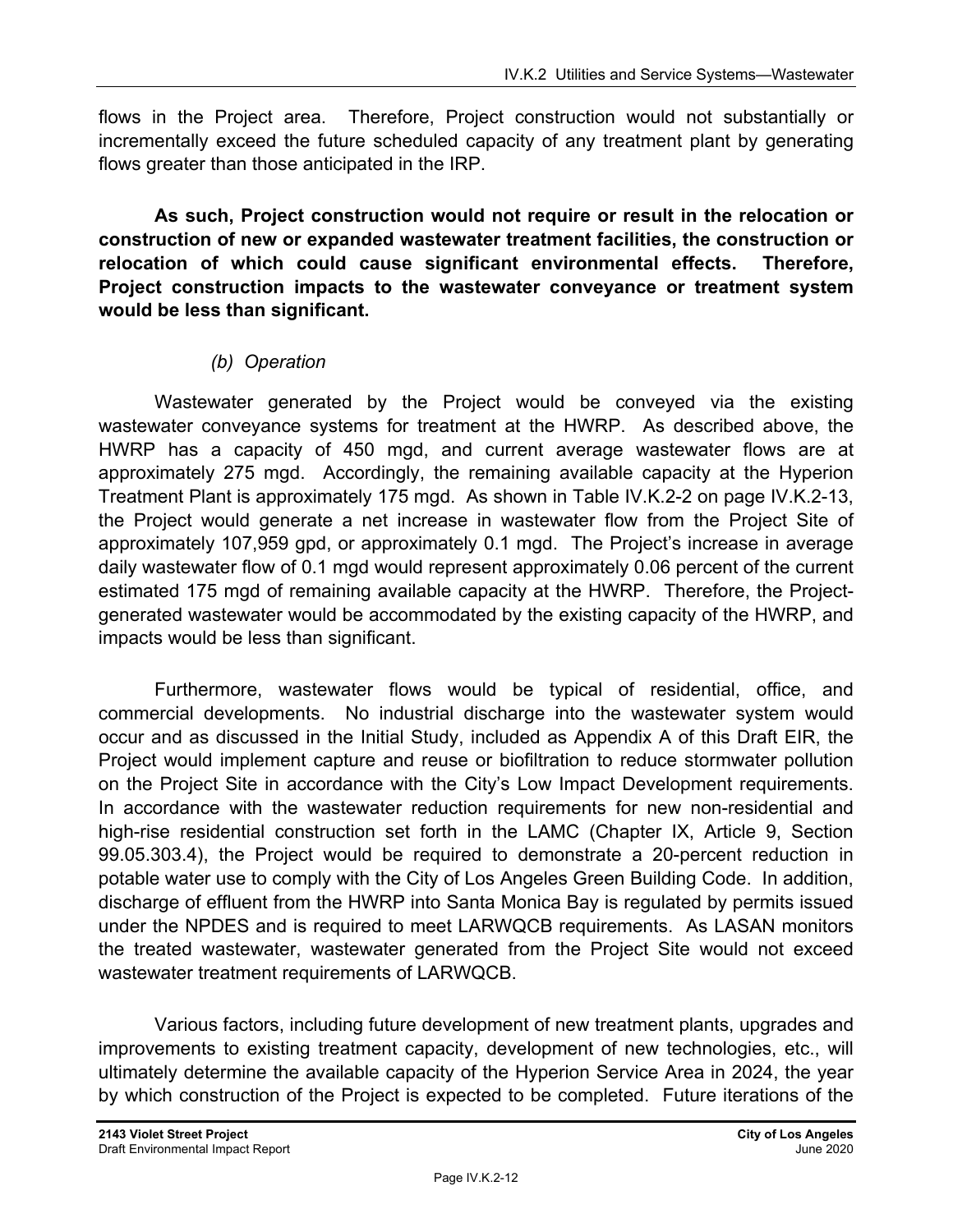**Table IV.K.2-2 Estimated Project Wastewater Generation** 

| <b>Land Use</b>                                     | No. of Units/<br><b>Floor Area</b> | Water<br><b>Demand Rate</b><br>(gpd/unit) $c$ | <b>Demand</b><br>(gpd) |
|-----------------------------------------------------|------------------------------------|-----------------------------------------------|------------------------|
| <b>EXISTING TO BE REMOVED<sup>a</sup></b>           |                                    |                                               |                        |
| <b>Existing Buildings</b>                           | 6,844 sf                           | N/A                                           | 2,382                  |
| <b>Total Existing</b> <sup>b</sup>                  |                                    |                                               | 2,382                  |
| <b>PROPOSED<sup>a</sup></b>                         |                                    |                                               |                        |
| <b>Residential</b>                                  |                                    |                                               |                        |
| Live/Work 1-bd                                      | 144 du                             | 185                                           | 26,640                 |
| Live/Work 2-bd, 1-bd + den, townhouse               | 149 du                             | 225                                           | 33,525                 |
| Live/Work 3-bd, 2-bd + den                          | 60 du                              | 265                                           | 15,900                 |
| <b>Base Demand Adjustment</b>                       |                                    |                                               | 6,428                  |
| <b>Total Residential</b>                            |                                    |                                               | 82,493                 |
| <b>Other</b>                                        |                                    |                                               |                        |
| Retail/Restaurant                                   | 1,077 seat                         | 30                                            | 32,310                 |
| Office                                              | 187,374 sf                         | 0.12                                          | 22,485                 |
| <b>Artist Production Amenity Space</b>              | 926 sf                             | 0.03                                          | 28                     |
| Pool                                                | 1,800 sf                           |                                               | 169                    |
| Spa                                                 | 234 sf                             |                                               | 22                     |
| <b>Indoor Residential Amenities</b>                 | $9,601$ sf                         | 0.05                                          | 480                    |
| <b>Base Demand Adjustment</b>                       |                                    |                                               | 3,308                  |
| <b>Total Other</b>                                  |                                    |                                               | 58,802                 |
| <b>Cooling Tower</b>                                |                                    |                                               |                        |
| <b>Cooling Tower: Residential</b>                   | 700 ton                            | 36                                            | 24,948                 |
| <b>Cooling Tower: Office</b>                        | 700 ton                            | 18                                            | 12,285                 |
| Cooling Tower: Retail                               | 100 ton                            | 25                                            | 2,457                  |
| <b>Total Cooling Tower</b>                          |                                    |                                               | 39,690                 |
| <b>Subtotal Wastewater Generation</b>               |                                    |                                               | 180,985                |
| Less Required Ordinances Water Savings <sup>d</sup> |                                    |                                               | (67, 804)              |
| <b>Proposed Wastewater Generation</b>               |                                    |                                               | 113,181                |
| Less Existing to be Removed                         |                                    |                                               | (2, 382)               |
| Less Additional Conservation <sup>k</sup>           |                                    |                                               | (2,840)                |
| Net Wastewater Generation <sup>1</sup>              |                                    |                                               | 107,959                |

*du = dwelling units* 

*bd = bedroom* 

 $\overline{a}$ 

*sf = square feet* 

*gpd = gallons per day* 

*a Provided by City of Los Angeles Department of City Planning in the Request for Water Supply Assessment letter and Scope Confirmation e-mail. See Appendix A of WSA.* 

*b The existing wastewater generation is based on LADWP water billing data.* 

*c Proposed indoor water uses are based on 2012 LASAN Sewer Generation Rates.* 

*d The proposed development would conform to City of Los Angeles Ordinance No. 184248, 2013*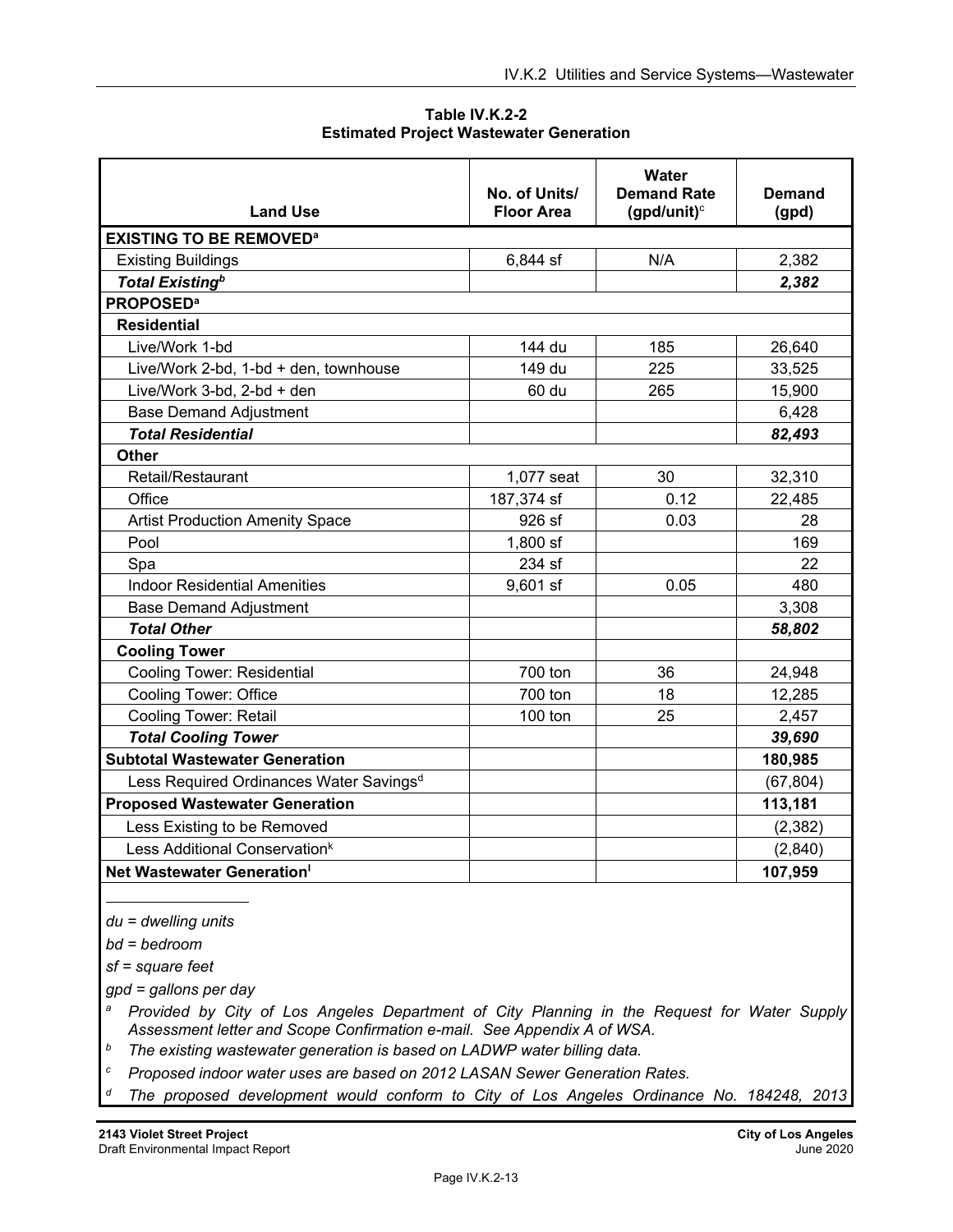#### **Table IV.K.2-2 (Continued) Estimated Project Wastewater Generation**

|            | <b>Land Use</b>                                                                                                                                                                                                                                                                                | No. of Units/<br><b>Floor Area</b> | Water<br><b>Demand Rate</b><br>(gpd/unit) $\circ$ | Demand<br>(gpd) |  |
|------------|------------------------------------------------------------------------------------------------------------------------------------------------------------------------------------------------------------------------------------------------------------------------------------------------|------------------------------------|---------------------------------------------------|-----------------|--|
|            | California Plumbing Code, 2013 California Green Building Code (CALGreen) 2014 Los Angeles<br>Plumbing Code, and 2014 Los Angeles Green Building Code.                                                                                                                                          |                                    |                                                   |                 |  |
| e          | Base Demand Adjustment is the estimated savings due to Ordinance No. 180822 accounted for in the<br>current version of LASAN Sewer Generation Rates.                                                                                                                                           |                                    |                                                   |                 |  |
| $\sqrt{f}$ | Includes 21,858 sf of new retail/restaurant use and conversion of 5,055 sf of existing retail/warehouse<br>uses.                                                                                                                                                                               |                                    |                                                   |                 |  |
| g          | Landscaping water use is estimated per CCR Title 23, Division 2, Chapter 2.7, Model Water Efficient<br>Landscape Ordinance.                                                                                                                                                                    |                                    |                                                   |                 |  |
| h          | Auto parking water uses are based on LASAN Generation Rates table, and 12 times/year cleaning<br>assumption.                                                                                                                                                                                   |                                    |                                                   |                 |  |
|            | Residential is assumed to operate 24 hours/day, 7 days/week, and 55 percent of chiller capacity. Office<br>is assumed to operate 14 hours/day, 5 days/week, and 65 percent of chiller capacity. Retail is assumed<br>to operate 14 hours/day, 7 days/week, and 65 percent of chiller capacity. |                                    |                                                   |                 |  |
|            | Water conservation due to additional conservation commitments agreed to by the Applicant. Table II of<br>the WSA provides a detailed breakdown of these conservation commitments and is included in<br>Appendix P of this Draft EIR.                                                           |                                    |                                                   |                 |  |
|            | Wastewater generation equals 100 percent of water demand less water for the parking structure which<br>would flow to the storm drain and water for landscaping.                                                                                                                                |                                    |                                                   |                 |  |
|            | Source: LADWP, Water Supply Assessment-2143 Violet Street Project, February 26, 2019.                                                                                                                                                                                                          |                                    |                                                   |                 |  |

Integrated Resources Plan, such as the One Water LA 2040 Plan discussed above, would provide for improvements beyond 2020 through 2040 to serve future population needs. It is conservatively assumed that no new improvements to the wastewater treatment plants would occur prior to 2024. Thus, based on this conservative assumption, the 2024 effective capacity of the Hyperion Sanitary Sewer System would continue to be approximately 550 mgd. Similarly, the capacity of the HWRP in 2024 would continue to be 450 mgd.

Based on LASAN's average flow projections for the HWRP, it is anticipated that average flows in 2024 would be approximately 322.07 mgd. $24$  Accordingly, the future remaining available capacity in 2024 would be approximately 127.93 mgd. The Project's increase in average daily wastewater flow of 0.1 mgd would represent approximately 0.08 percent of the estimated future remaining available capacity of 127.93 mgd at the

*<sup>24</sup> Los Angeles Department of Water and Power, 2015 Urban Water Management Plan, Exhibit 4D, City of Los Angeles Wastewater Treatment Plants Average Dry-Weather Flows, Reuse and Discharge Method. For FY 2024/2025, average flows to the HWRP are projected to be approximately 361,000 acre feet per year or 322.07 mgd.*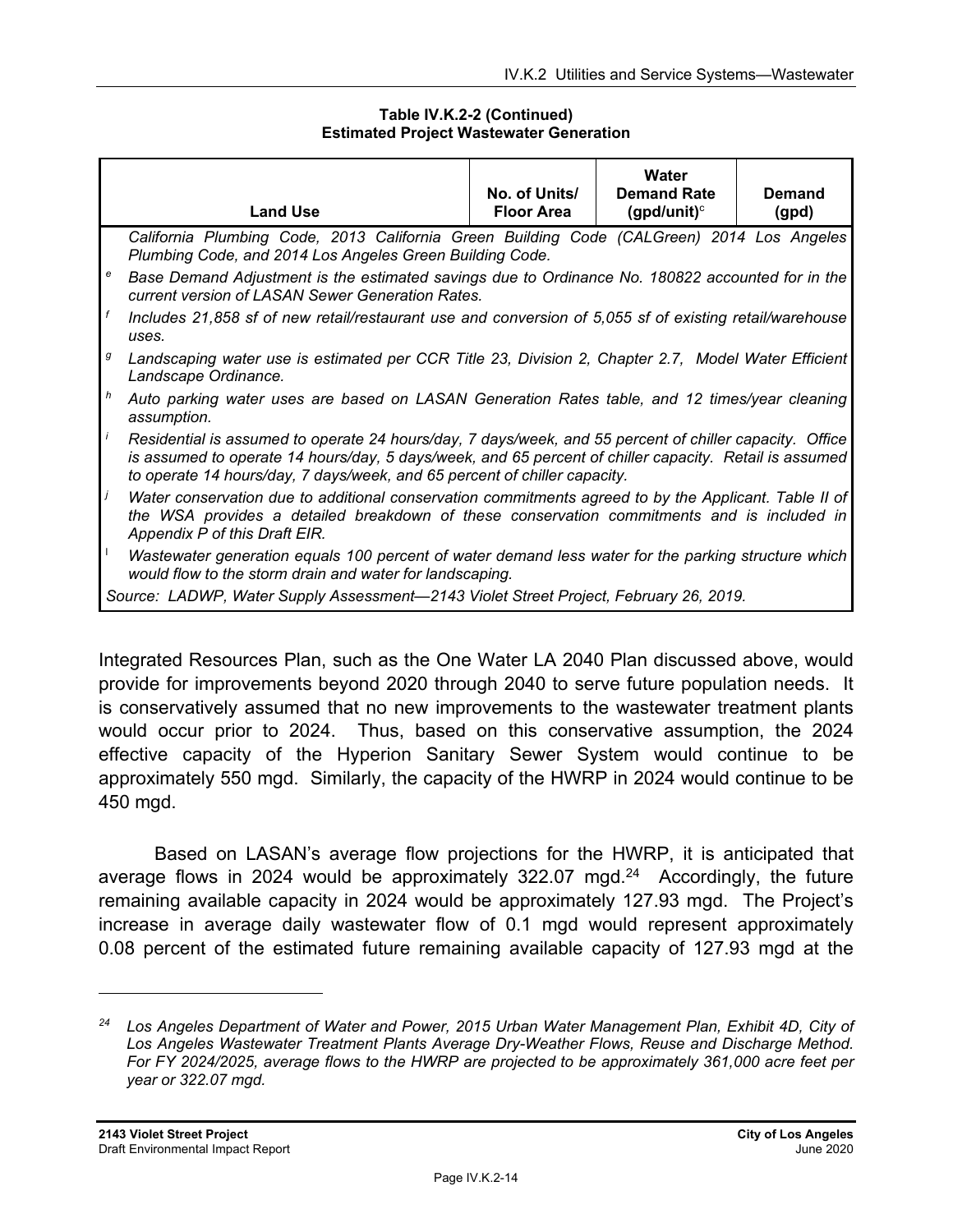HWRP. Therefore, during operation, the Project-generated wastewater would be accommodated by the future capacity of the HWRP, and impacts would be less than significant.

Even with the conservative assumption that no new improvements to the wastewater treatment plants would occur prior to 2024, the proposed Project's net increase in average daily wastewater generation of 0.1 mgd would represent approximately 0.02 percent of the HWRP's design capacity of 450 mgd. The Project's net increase in average daily wastewater generation of 0.1 mgd plus the current average flows of approximately 275 mgd to the HWRP would represent approximately 61.1 percent of the HWRP's assumed future capacity of 450 mgd. With regard to future flows, the Project's net increase of 0.1 mgd plus the projected flows of approximately 322.07 mgd to the HWRP would represent approximately 71.6 percent of the HWRP's assumed future capacity of 450 mgd.

In addition, the proposed Project's net increase in average daily wastewater generation of 0.1 mgd would represent approximately 0.013 percent of the Hyperion Sanitary Sewer System's assumed future capacity of 550 mgd. The proposed Project's net increase in average daily wastewater generation of 0.1 mgd plus the current flows of approximately 300 mgd to the Hyperion Sanitary Sewer System would represent approximately 54.6 percent of the Hyperion Service Area's assumed future capacity of 550 mgd. With regard to future flows, the proposed Project's net increase in average daily wastewater generation of 0.1 mgd plus the future flows of approximately 406.82 mgd<sup>25</sup> to the Hyperion Sanitary Sewer System would represent approximately 74 percent of the Hyperion Sanitary Sewer System's assumed future capacity of 550 million gallons per day.

Furthermore, sewer service for the Project would be provided utilizing new or existing on-site sewer connections to the existing sewer lines adjacent to the Project Site. As discussed above, there is an existing 8-inch sewer line in 7th Place that would connect to a network of sewer lines and ultimately convey wastewater to the HWRP. This sewer line has a capacity of 0.71 cfs or 458,595 gpd. The Project's net increase in wastewater generation is approximately 107,959 gpd. This represents approximately 24 percent of the line's capacity. As required by LAMC Section 64.15, the Project would submit a Sewer Capacity Availability Request to LASAN to evaluate the capability of the existing wastewater system and obtain approval to discharge the Project's wastewater to the existing 8-inch sewer line in 7th Place. Further detailed gauging and evaluation, as

*<sup>25</sup> Los Angeles Department of Water and Power, 2015 Urban Water Management Plan, Exhibit 4D, City of Los Angeles Wastewater Treatment Plants Average Dry-Weather Flows, Reuse and Discharge Method. For FY 2024/2025, average flows to the Hyperion Sanitary Sewer System (comprised of the HWRP, the Donald C. Tillman Water Reclamation Plant, and the Los Angeles-Glendale Water Reclamation Plant) are projected to be approximately 456,000 acre feet per year or 406.82 mgd.*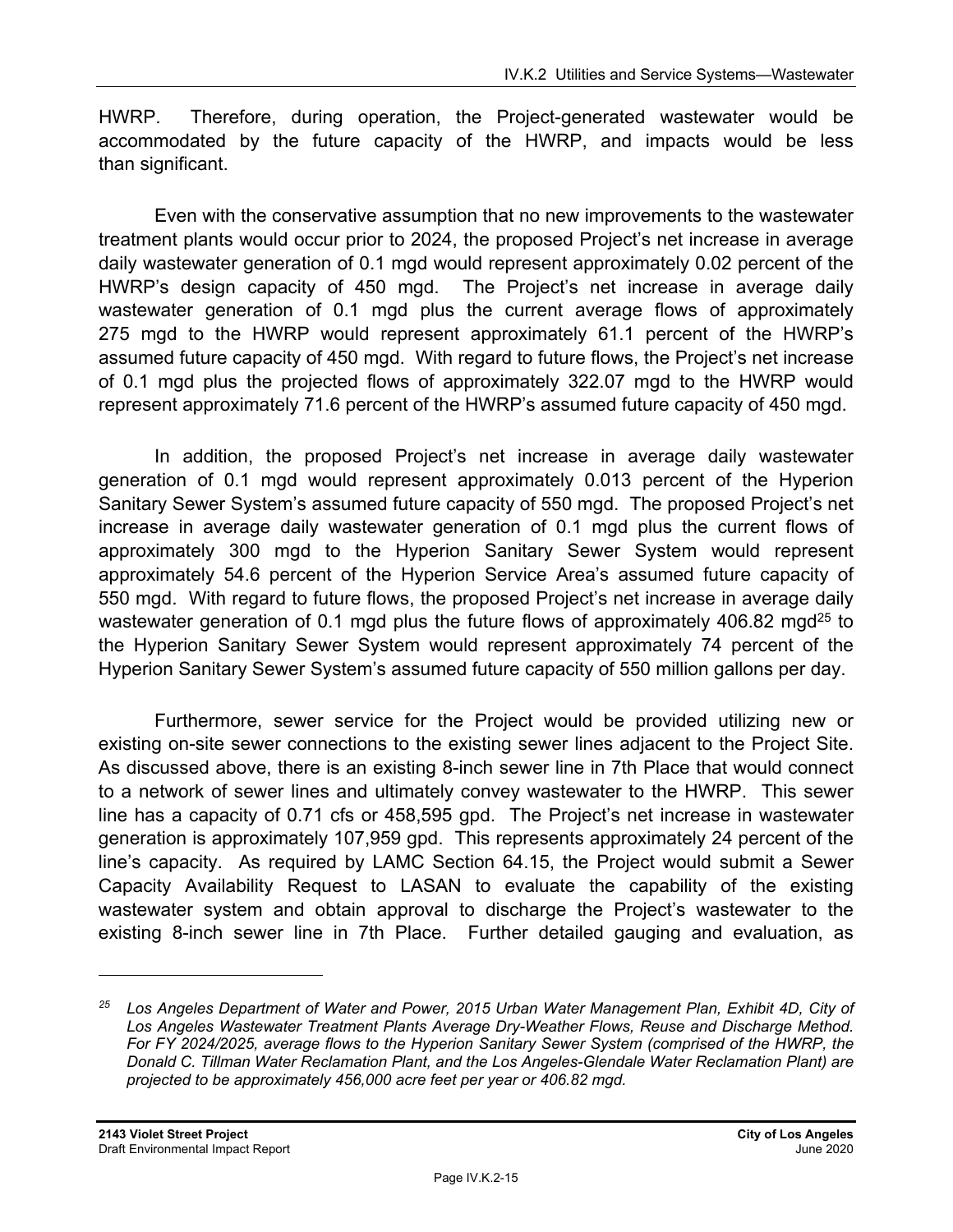required by LAMC Section 64.14, would be conducted to obtain final approval of sewer capacity and connection permit for the Project during the Project's permitting process. In addition, Project-related sanitary sewer connections and on-site infrastructure would be designed and constructed in accordance with applicable LASAN and California Plumbing Code standards. Therefore, the Project would not cause a measurable increase in wastewater flows at a point where, and at a time when, a sewer's capacity is already constrained or that would cause a sewer's capacity to become constrained.

**As such, based on the above, operation of the Project would not require or result in the construction of new wastewater treatment facilities or expansion of existing facilities, the construction of which would cause significant environmental effects. Therefore, impacts would be less than significant, and mitigation measures are not required.**

## (2) Mitigation Measures

Project impacts with regard to wastewater treatment facilities would be less than significant with compliance with regulatory measures and implementation of Project Design Features. Therefore, no mitigation measures are required.

## (3) Level of Significance After Mitigation

Project impacts related to wastewater treatment facilities would be less than significant without mitigation.

#### *Threshold (b): Would the Project result in a determination by the wastewater treatment provider, which serves or may serve the project, that it has adequate capacity to serve the Project's projected demand in addition to the provider's existing commitments?*

(1) Impact Analysis

As discussed above, based on the temporary nature of construction of new on-site infrastructure and minor off-site work associated with connections to the public main line, as well as operational wastewater generation, the Project would not constrain existing and future scheduled wastewater treatment and infrastructure capacity. In addition, the Project would obtain approval from LASAN to discharge the Project's wastewater flows to the existing sewer line in 7th Place and comply with relevant design requirements, as well as applicable sanitation and plumbing standards. Furthermore, the Project's net increase in average daily wastewater generation of 0.1 mgd would represent approximately 0.013 percent of the Hyperion Sanitary Sewer System's assumed future capacity of 550 mgd. Therefore, there is adequate treatment capacity to serve the Project's projected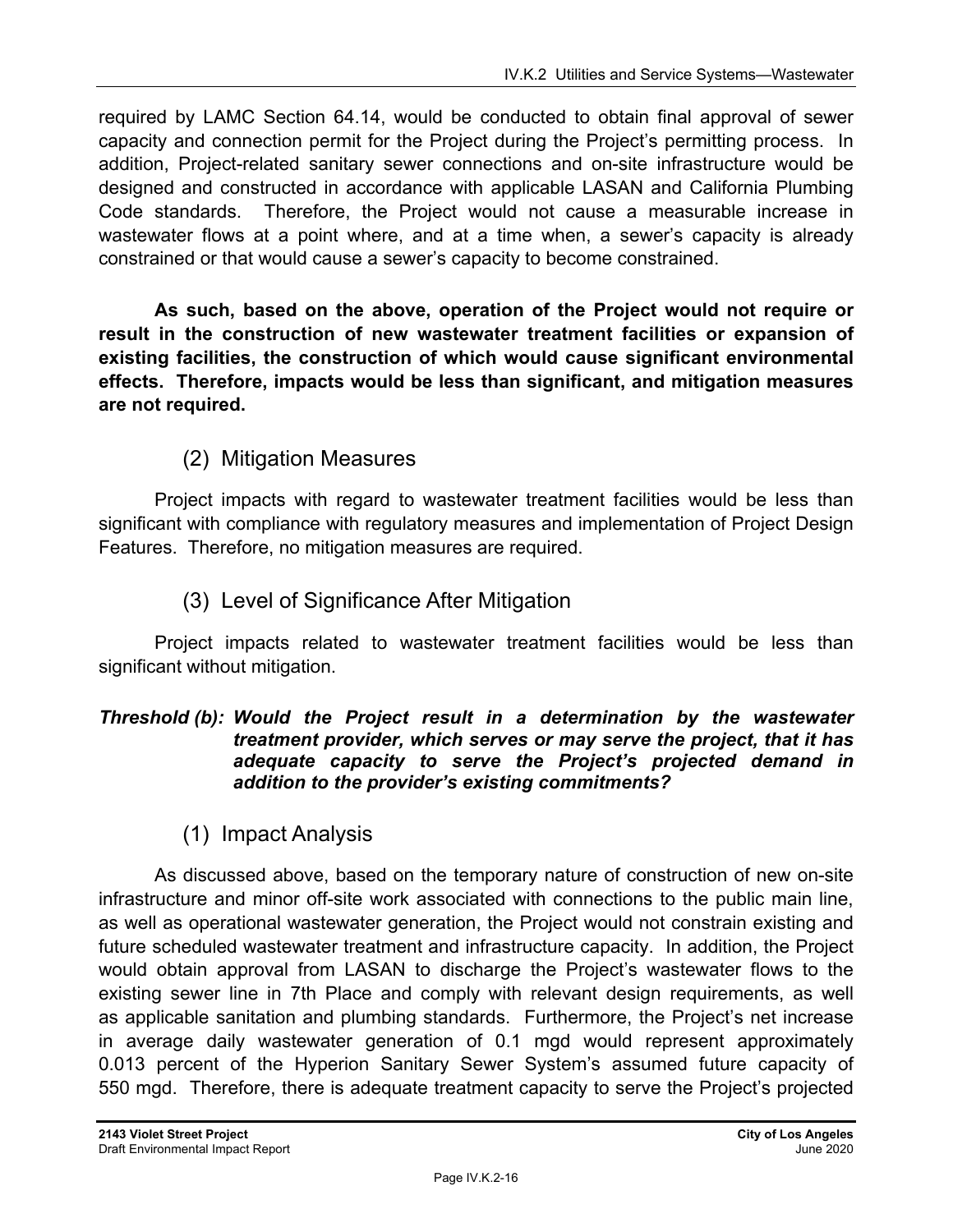demand in addition to existing LASAN commitments. **As such, the Project would result in a determination by the wastewater treatment provider, which serves or may serve the project, that it has adequate capacity to serve the Project's projected demand in addition to the provider's existing commitments, and impacts would be less than significant.** 

## (2) Mitigation Measures

Project impacts with regard to wastewater treatment capacity would be less than significant with compliance with regulatory measures and implementation of Project Design Features. Therefore, no mitigation measures are required.

## (3) Level of Significance After Mitigation

Project impacts related to wastewater treatment capacity would be less than significant without mitigation.

# **e. Cumulative Impacts**

## (1) Impact Analysis

The geographic context for the cumulative impact analysis on the wastewater conveyance system is the area that includes the Project Site and the related projects that would potentially utilize the same infrastructure as the Project. The geographic context for the cumulative impact analysis on wastewater treatment facilities is the Hyperion Service Area. The Project, in conjunction with growth forecasted in the Hyperion Service Area through 2024 (i.e., the Project buildout year), would generate wastewater, potentially resulting in cumulative impacts on wastewater conveyance and treatment facilities. Cumulative growth in the greater Project area through 2024 includes specific known development projects, as well as general ambient growth projected to occur.

As discussed in Section III, Environmental Setting, of this Draft EIR, the projected growth reflected by Related Project Nos. 1 through 74 is a conservative assumption, as some of the related projects may not be built out by 2024 (i.e., the Project buildout year), may never be built, or may be approved and built at reduced densities. To provide a conservative forecast, the future baseline forecast assumes that Related Project Nos. 1 through 74 are fully built out by 2024, unless otherwise noted.

## *(a) Wastewater Treatment Capacity*

Development of the Project, in conjunction with the related projects, would result in an increase in the demand for sanitary sewer service in the Hyperion Service Area. As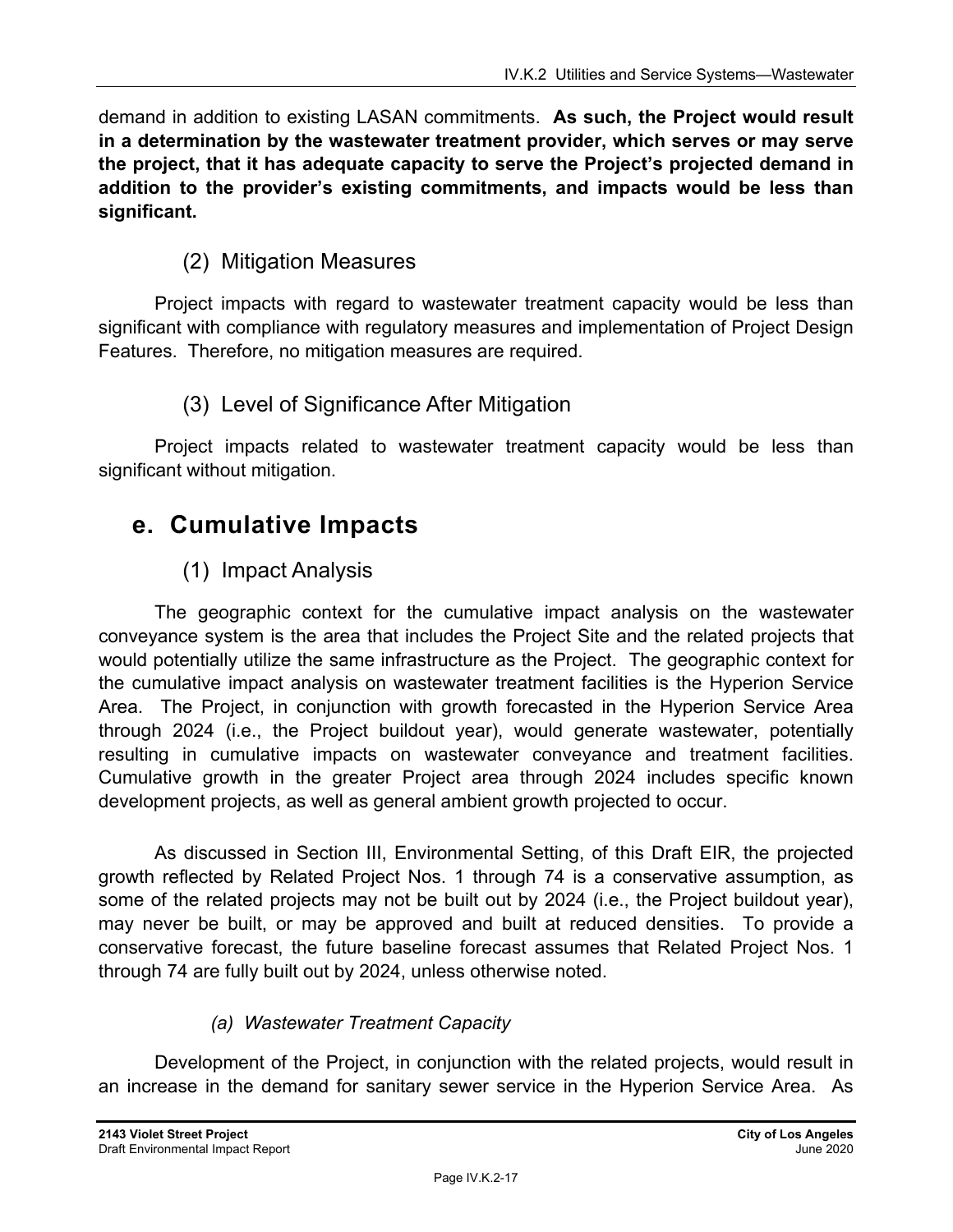identified in Section III, Environmental Setting, of this Draft EIR, there are 74 related projects located in the Project vicinity. Assuming that each of these related projects would connect to some or all of the City sewers serving the Project Site, forecasted growth from the related projects would generate an average daily wastewater flow of approximately 5,178,367 gpd or approximately 5.18 mgd, as shown in Table IV.K.2-3 on page IV.K.2-19. Combined with the Project's net increase in wastewater generation of 107,959 gpd (0.1 mgd), this equates to a cumulative increase in average daily wastewater flow of approximately 5,286,326 gpd, or 5.29 mgd.

Based on LASAN's average flow projections for the Hyperion Sanitary Sewer System, it is anticipated that the average flow in 2024 would be approximately 406.82 mgd.<sup>26</sup> In addition, the Hyperion Sanitary Sewer System's total treatment capacity is conservatively estimated to be approximately 550 mgd in 2024, which is the same as its existing capacity.

The combined wastewater flow of the Project and related projects of approximately 5.29 mgd and the forecasted 2024 wastewater flow of 406.82 mgd for the Hyperion Sanitary Sewer System would result in a total wastewater flow of approximately 412.1 mgd. Based on the Hyperion Sanitary Sewer System's estimated future capacity of approximately 550 mgd, the Hyperion Sanitary Sewer System is expected to have adequate capacity to accommodate the wastewater flow of approximately 412.1 mgd aggregated from the Project, related projects, and forecasted growth by 2024. The 5.29 mgd of cumulative plus Project wastewater would represent approximately 0.96 percent of the Sanitary Sewer System's existing design capacity of 550 mgd. **Therefore, because the Hyperion Sanitary Sewer System has adequate capacity to treat the Project and related projects, Project impacts would not be cumulatively considerable, and cumulative impacts would be less than significant.** 

## *(b) Wastewater Infrastructure*

As with the Project, new development projects occurring in the vicinity of the Project Site would be required to coordinate with LASAN via the submittal of a Sewer Capacity Availability Request to determine adequate sewer capacity pursuant to LAMC Section 64.15. In addition, new development projects would also be subject to LAMC Sections 64.11 and 64.12, which require approval of a sewer permit prior to connection to the sewer system. In order to connect to the sewer system, related projects in the City of Los

*<sup>26</sup> Los Angeles Department of Water and Power, 2015 Urban Water Management Plan, Exhibit 4D, City of Los Angeles Wastewater Treatment Plants Average Dry-Weather Flows, Reuse and Discharge Method. For FY 2024/2025, average flows to the Hyperion Sanitary Sewer System (comprised of the HWRP, the Donald C. Tillman Water Reclamation Plant, and the Los Angeles-Glendale Water Reclamation Plant) are projected to be approximately 456,000 acre feet per year or 406.82 mgd.*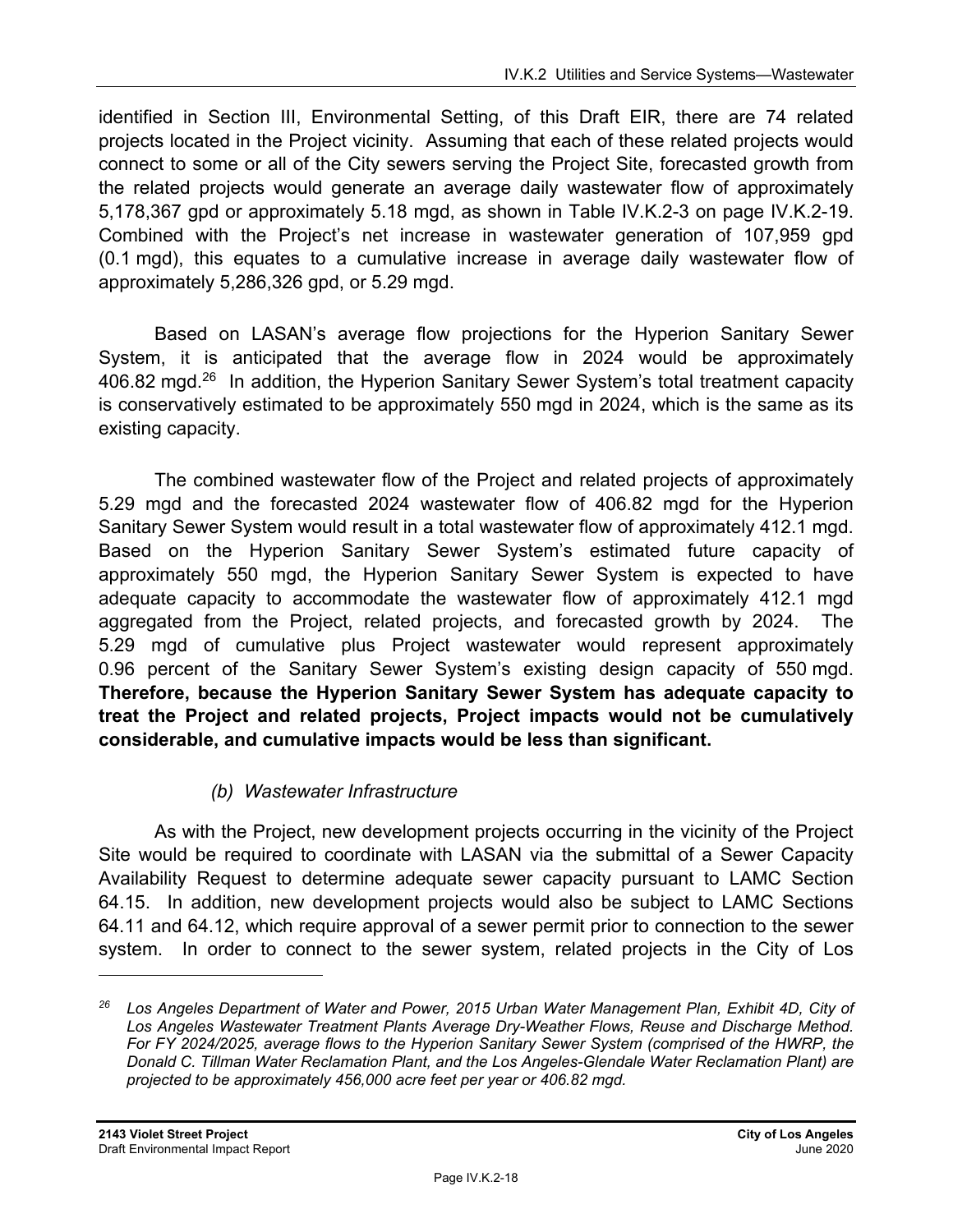**Table IV.K.2-3 Cumulative Wastewater Generation** 

| No.            |                        | <b>Land Use</b>                   | <b>Size</b> | Generation Factor <sup>a,b</sup> | <b>Total Daily</b><br>Wastewater<br><b>Generation</b> |
|----------------|------------------------|-----------------------------------|-------------|----------------------------------|-------------------------------------------------------|
|                | Project                |                                   |             |                                  | (gpd)                                                 |
|                | 540 S. Santa Fe Ave.   | Office                            | 65,800 sf   | $0.120$ gpd/sf                   | 7,896                                                 |
| 2              | 601 S. Main St.        | Apartment                         | 452 du      | 190 gpd/du                       | 85,880                                                |
|                |                        | Retail                            | 25,000 sf   | $0.025$ gpd/sf                   | 625                                                   |
| 3              | 150 N. Los Angeles St. | Office                            | 713,000 sf  | $0.120$ gpd/sf                   | 85,560                                                |
|                |                        | Retail                            | 35,000 sf   | $0.025$ gpd/sf                   | 875                                                   |
|                |                        | Child Care $(2,500 \text{ sf})^c$ | 34 ch       | 9 gpd/ch                         | 306                                                   |
| 4              | 534 S. Main St.        | Apartment                         | 160 du      | 190 gpd/du                       | 30,400                                                |
|                |                        | Retail                            | 18,000 sf   | $0.025$ gpd/sf                   | 450                                                   |
|                |                        | Restaurant (3,500 sf)             | 140 seats   | 30 gpd/seat                      | 4,200                                                 |
|                |                        | <b>Fast-Food Restaurant</b>       | $3,500$ sf  | 25 gpd/seat                      | 87,500                                                |
| 5              | 1057 S. San Pedro St.  | Office                            | 294,600 sf  | $0.120$ gpd/sf                   | 35,352                                                |
|                |                        | Retail                            | 224,900 sf  | $0.050$ gpd/sf                   | 11,245                                                |
|                |                        | Cinema                            | 744 seats   | 3 gpd/seat                       | 2,232                                                 |
|                |                        | Apartment                         | 877 du      | 190 gpd/du                       | 166,630                                               |
|                |                        | Condominium                       | 68 du       | 190 gpd/du                       | 12,920                                                |
|                |                        | Hotel                             | 210 rm      | 120 gpd/rm                       | 25,200                                                |
|                |                        | <b>Medical Office</b>             | 77,300 sf   | $0.25$ gpd/sf                    | 19,325                                                |
| 6              | 1525 E. Industrial St. | Apartment                         | 328 du      | 190 gpd/du                       | 62,320                                                |
|                |                        | Office                            | 27,300 sf   | $0.120$ gpd/sf                   | 3,276                                                 |
|                |                        | Retail                            | $6,400$ sf  | $0.025$ gpd/sf                   | 160                                                   |
|                |                        | Restaurant (5,700 sf)             | 228 seats   | 30 gpd/seat                      | 6,840                                                 |
| $\overline{7}$ | 950 E. 3rd St.         | School                            | 532 stu     | 11 gpd/stu                       | 5,852                                                 |
|                |                        | Retail                            | 30,100 sf   | $0.050$ gpd/sf                   | 1,505                                                 |
|                |                        | Apartment                         | 635 du      | 190 gpd/du                       | 120,650                                               |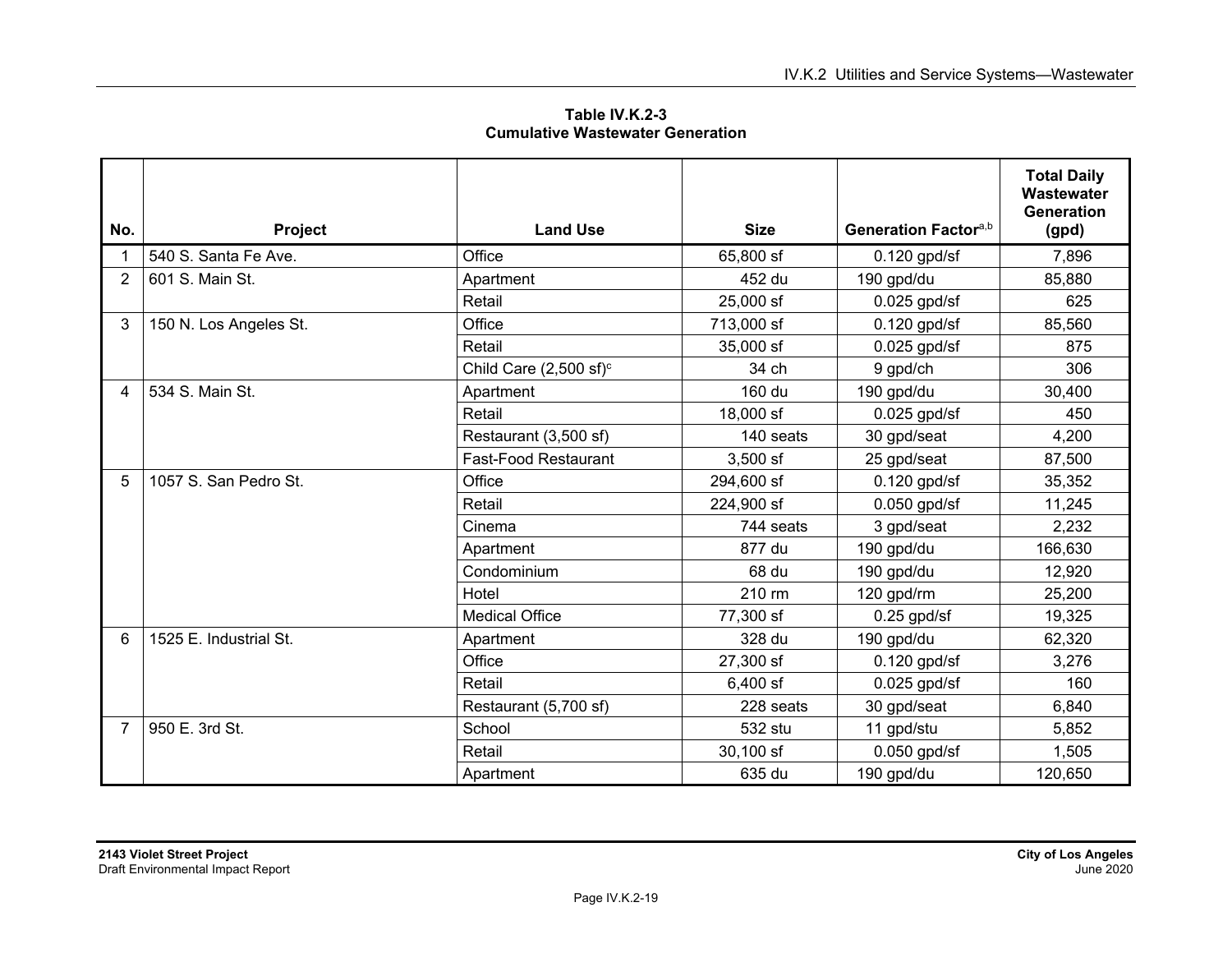| No. | Project            | <b>Land Use</b>                     | <b>Size</b> | Generation Factor <sup>a,b</sup> | <b>Total Daily</b><br>Wastewater<br><b>Generation</b><br>(gpd) |
|-----|--------------------|-------------------------------------|-------------|----------------------------------|----------------------------------------------------------------|
| 8   | 2051 E. 7th St.    | Apartment                           | 320 du      | 190 gpd/du                       | 60,800                                                         |
|     |                    | Retail                              | 15,000 sf   | $0.025$ gpd/sf                   | 375                                                            |
|     |                    | Restaurant (5,000 sf)               | 200 seats   | 30 gpd/seat                      | 6,000                                                          |
| 9   | 963 E. 4th St.     | Office                              | 79,000 sf   | $0.120$ gpd/sf                   | 9,480                                                          |
|     |                    | Retail                              | 25,000 sf   | $0.025$ gpd/sf                   | 625                                                            |
|     |                    | Restaurant (20,000 sf)              | 800 seats   | 30 gpd/seat                      | 24,000                                                         |
| 10  | 826 S. Mateo St.   | Condominium                         | 90 du       | 190 gpd/du                       | 17,100                                                         |
|     |                    | Retail                              | 11,000 sf   | $0.025$ gpd/sf                   | 275                                                            |
|     |                    | Restaurant (5,600 sf)               | 224 seats   | 30 gpd/seat                      | 6,720                                                          |
| 11  | 2030 E. 7th St.    | Office                              | 243,600 sf  | $0.120$ gpd/sf                   | 29,232                                                         |
|     |                    | Retail                              | 40,000 sf   | $0.025$ gpd/sf                   | 1,000                                                          |
| 12  | 360 S. Alameda St. | Apartment                           | 55 du       | 190 gpd/du                       | 10,450                                                         |
|     |                    | Retail                              | $2,500$ sf  | 0.025 gpd/sf                     | 63                                                             |
|     |                    | <b>Creative Office</b>              | 6,300 sf    | $0.120$ gpd/sf                   | 756                                                            |
| 13  | 649 S. Wall St.    | Assisted Living <sup>d</sup>        | 55 beds     | 70 gpd/bed                       | 3,850                                                          |
|     |                    | Office (55 emp) <sup>e</sup>        | 8,800 sf    | $0.120$ gpd/sf                   | 1,056                                                          |
| 14  | 410 Center St.     | Office                              | 110,000 sf  | $0.120$ gpd/sf                   | 13,200                                                         |
| 15  | 500 S. Mateo St.   | Restaurant (12,820 sf)              | 513 seats   | 30 gpd/seat                      | 15,390                                                         |
| 16  | 400 S. Alameda St. | Hotel                               | 66 rm       | 120 gpd/rm                       | 7,920                                                          |
|     |                    | Retail                              | 840 sf      | $0.025$ gpd/sf                   | 21                                                             |
|     |                    | Restaurant (2,130 sf)               | 85 seats    | 30 gpd/seat                      | 2,550                                                          |
| 17  | 719 E. 5th St.     | Apartment                           | 160 du      | 190 gpd/du                       | 30,400                                                         |
|     |                    | Retail                              | 7,500 sf    | $0.025$ gpd/sf                   | 188                                                            |
| 18  | 2130 E. Violet St. | Office                              | 94,000 sf   | 0.120 gpd/sf                     | 11,280                                                         |
|     |                    | Retail                              | 7,450 sf    | $0.025$ gpd/sf                   | 186                                                            |
| 19  | 929 E. 2nd St.     | Mixed Use Private Club <sup>f</sup> | 48,900 sf   | $0.350$ gpd/sf                   | 17,115                                                         |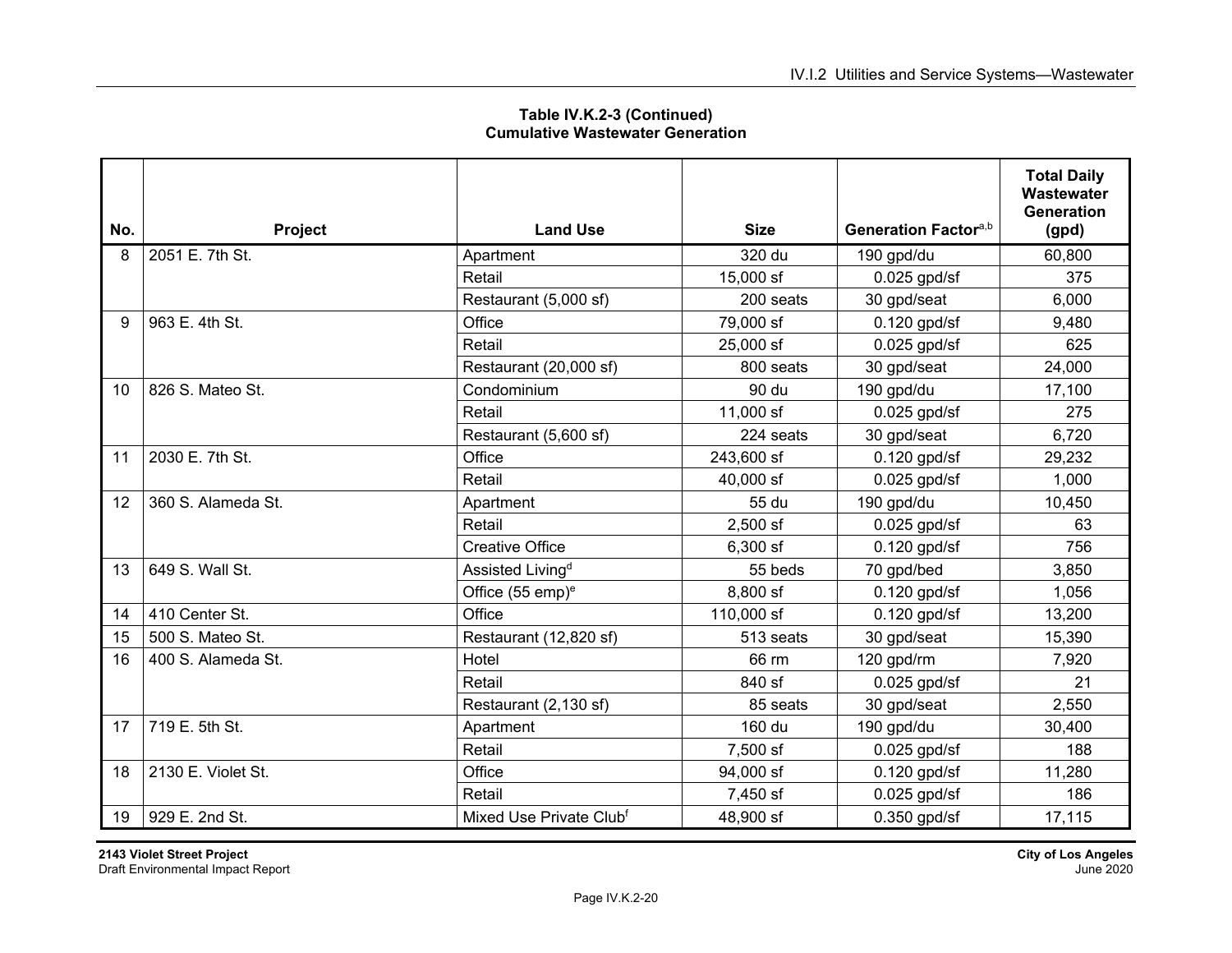| Table IV.K.2-3 (Continued)              |  |  |
|-----------------------------------------|--|--|
| <b>Cumulative Wastewater Generation</b> |  |  |

| No. | Project                           | <b>Land Use</b>           | <b>Size</b> | Generation Factor <sup>a,b</sup> | <b>Total Daily</b><br>Wastewater<br><b>Generation</b><br>(gpd) |
|-----|-----------------------------------|---------------------------|-------------|----------------------------------|----------------------------------------------------------------|
| 20  | 1800 E. 7th St.                   | Apartment                 | 122 du      | 190 gpd/du                       | 23,180                                                         |
|     |                                   | Office                    | 13,600 sf   | $0.120$ gpd/sf                   | 1,632                                                          |
| 21  | 1722 E. 16th St.                  | Restaurant (8,151 sf)     | 326 seats   | 30 gpd/seat                      | 9,780                                                          |
| 22  | 454 E. Commercial St.             | Bus Facility <sup>g</sup> | 87,120 sf   | $0.020$ gpd/sf                   | 1,742                                                          |
| 23  | 118 S. Astronaut E.S. Onizuka St. | Apartment                 | 77 du       | 190 gpd/du                       | 14,630                                                         |
| 24  | 555 S. Mateo St.                  | Retail                    | 153,000 sf  | $0.050$ gpd/sf                   | 7,650                                                          |
| 25  | 1000 S. Santa Fe. Ave.            | Private Clubf             | 59,000 sf   | $0.350$ gpd/sf                   | 20,650                                                         |
|     |                                   | <b>Guest Rooms</b>        | 48 rm       | 120 gpd/rm                       | 5,760                                                          |
| 26  | 2110 Bay St.                      | Apartment                 | 110 du      | 190 gpd/du                       | 20,900                                                         |
|     |                                   | Office                    | 113,000 sf  | $0.120$ gpd/sf                   | 13,560                                                         |
|     |                                   | Retail                    | 43,700 sf   | $0.025$ gpd/sf                   | 1,093                                                          |
| 27  | 330 S. Alameda St.                | Apartment                 | 186 du      | 190 gpd/du                       | 35,340                                                         |
|     |                                   | Commercial                | 22,000 sf   | $0.050$ gpd/sf                   | 1,100                                                          |
| 28  | 668 S. Alameda St.                | Apartment                 | 475 du      | 190 gpd/du                       | 90,250                                                         |
|     |                                   | Commercial                | 84,000 sf   | $0.050$ gpd/sf                   | 4,200                                                          |
| 29  | 520 Mateo St.                     | Live/Work                 | 475 units   | 190 gpd/du                       | 90,250                                                         |
|     |                                   | Office                    | 105,000 sf  | $0.120$ gpd/sf                   | 12,600                                                         |
|     |                                   | Retail                    | $10,000$ sf | $0.025$ gpd/sf                   | 250                                                            |
|     |                                   | Restaurant (10,000 sf)    | 400 sf      | 30 gpd/seat                      | 12,000                                                         |
| 30  | 717 Maple Ave.                    | Apartment                 | 452 du      | 190 gpd/du                       | 85,880                                                         |
|     |                                   | Retail                    | 14,000 sf   | $0.025$ gpd/sf                   | 350                                                            |
| 31  | 433 S. Main St.                   | Condominium               | 191 du      | 190 gpd/du                       | 36,290                                                         |
|     |                                   | Retail                    | 5,300 sf    | $0.025$ gpd/sf                   | 133                                                            |
|     |                                   | Coffee Shop               | 900 sf      | $0.720$ gpd/sf                   | 648                                                            |
| 32  | 676 Mateo St.                     | Apartment                 | 185 du      | 190 gpd/du                       | 35,150                                                         |
|     |                                   | Commercial                | 27,000 sf   | $0.050$ gpd/sf                   | 1,350                                                          |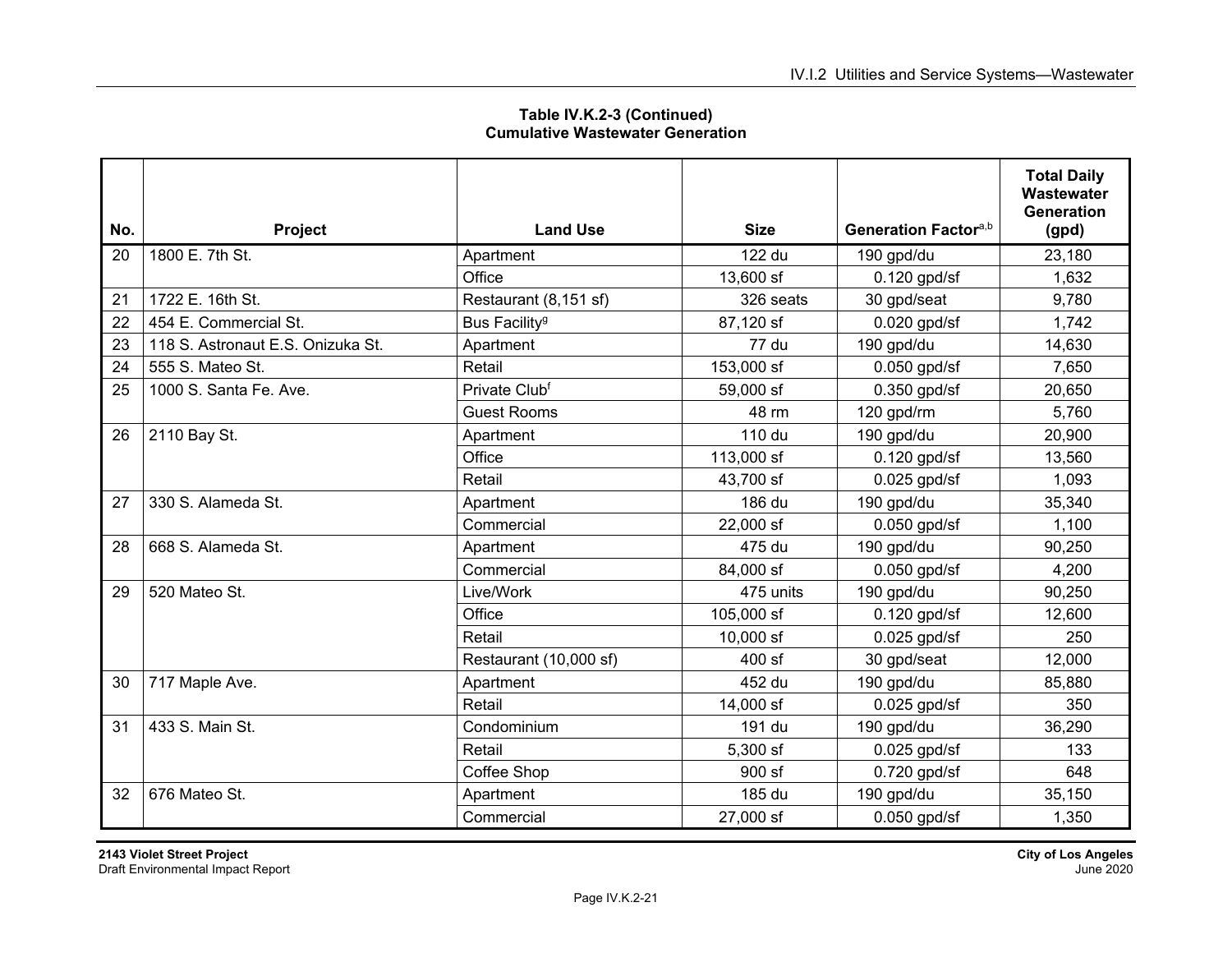| No. | Project                | <b>Land Use</b>                    | <b>Size</b> | Generation Factor <sup>a,b</sup> | <b>Total Daily</b><br>Wastewater<br><b>Generation</b><br>(gpd) |
|-----|------------------------|------------------------------------|-------------|----------------------------------|----------------------------------------------------------------|
| 33  | 732 Wall St.           | Apartment                          | 323 du      | 190 gpd/du                       | 61,370                                                         |
|     |                        | Office                             | 53,200 sf   | $0.120$ gpd/sf                   | 6,384                                                          |
|     |                        | Retail                             | 4,400 sf    | $0.025$ gpd/sf                   | 110                                                            |
|     |                        | Wholesale/Storage                  | 63,600 sf   | $0.030$ gpd/sf                   | 1,908                                                          |
|     |                        | Restaurant (4,420 sf)              | 177 seats   | 30 gpd/seat                      | 5,310                                                          |
|     |                        | Event Spaceh                       | $9,200$ sf  | $0.350$ gpd/sf                   | 3,220                                                          |
| 34  | 333 S. Alameda St.     | Apartment                          | 994 du      | 190 gpd/du                       | 188,860                                                        |
|     |                        | Retail                             | 993,000 sf  | $0.050$ gpd/sf                   | 49,650                                                         |
| 35  | 1129 E. 5th St.        | Retail                             | 27,000 sf   | $0.025$ gpd/sf                   | 675                                                            |
|     |                        | Restaurant (31,700 sf)             | 1,268 seats | 30 gpd/seat                      | 38,040                                                         |
|     |                        | Hotel                              | 113 rm      | 120 gpd/rm                       | 13,560                                                         |
|     |                        | Apartment                          | 129 du      | 190 gpd/du                       | 24,510                                                         |
|     |                        | Art School (3,430 sf) <sup>i</sup> | 36 stu      | 11 gpd/stu                       | 396                                                            |
|     |                        | Art Space                          | 10,340 sf   | $0.030$ gpd/sf                   | 310                                                            |
| 36  | 2650 E. Olympic Blvd.  | Apartment                          | 1,000 du    | 190 gpd/du                       | 190,000                                                        |
|     |                        | Restaurant (46,000 sf)             | 1,840 seats | 30 gpd/seat                      | 55,200                                                         |
|     |                        | Office                             | 230,000 sf  | $0.120$ gpd/sf                   | 27,600                                                         |
| 37  | 670 Mesquit St.        | Hotel                              | 236 rm      | 120 gpd/rm                       | 28,320                                                         |
|     |                        | Apartment                          | 308 du      | 190 gpd/du                       | 58,520                                                         |
|     |                        | Retail                             | 79,200 sf   | $0.025$ gpd/sf                   | 1,980                                                          |
|     |                        | Restaurant (89,600 sf)             | 3,584 seats | 30 gpd/seat                      | 107,520                                                        |
|     |                        | Event Space <sup>h</sup>           | 93,600 sf   | $0.350$ gpd/sf                   | 32,760                                                         |
|     |                        | Gym <sup>k</sup>                   | 62,200 sf   | 0.650 gpd/sf                     | 40,430                                                         |
|     |                        | Grocery/Food Hall                  | 56,900 sf   | $0.050$ gpd/sf                   | 2,845                                                          |
|     |                        | Office                             | 944,100 sf  | $0.120$ gpd/sf                   | 113,292                                                        |
| 38  | 237 S. Los Angeles St. | Sports Complex <sup>m</sup>        | 43,000 sf   | $0.200$ gpd/sf                   | 8,600                                                          |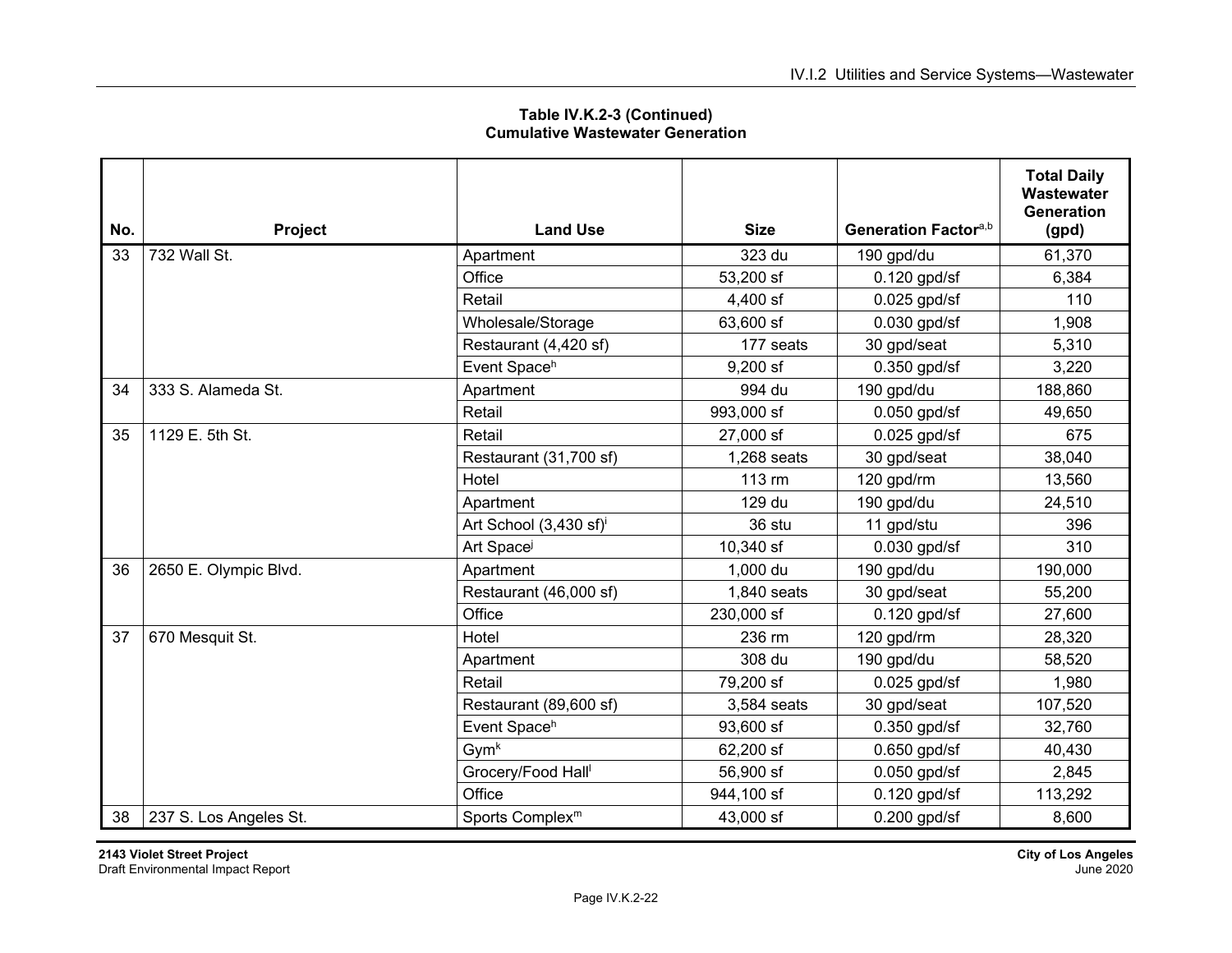|     |                        |                                  |             |                                  | <b>Total Daily</b><br>Wastewater<br><b>Generation</b> |
|-----|------------------------|----------------------------------|-------------|----------------------------------|-------------------------------------------------------|
| No. | Project                | <b>Land Use</b>                  | <b>Size</b> | Generation Factor <sup>a,b</sup> | (gpd)                                                 |
| 39  | 640 S. Santa Fe Ave.   | Office                           | 91,200 sf   | $0.120$ gpd/sf                   | 10,944                                                |
|     |                        | Retail                           | $9,400$ sf  | $0.025$ gpd/sf                   | 235                                                   |
|     |                        | Restaurant (6,600 sf)            | 264 seats   | 30 gpd/seat                      | 7,920                                                 |
| 40  | 1745 E. 7th St.        | Apartment                        | 57 du       | 190 gpd/du                       | 10,830                                                |
|     |                        | Commercial                       | $6,000$ sf  | $0.050$ gpd/sf                   | 300                                                   |
| 41  | 940 E. 4th St.         | Apartment                        | 93 du       | 190 gpd/du                       | 17,670                                                |
|     |                        | Office                           | $6,000$ sf  | $0.120$ gpd/sf                   | 720                                                   |
|     |                        | Retail                           | 12,300 sf   | $0.025$ gpd/sf                   | 308                                                   |
| 42  | 609 E. 5th St.         | Apartment                        | 151 du      | 190 gpd/du                       | 28,690                                                |
| 43  | 713 E. 5th St.         | Apartment                        | 51 du       | 190 gpd/du                       | 9,690                                                 |
| 44  | 1000 S. Mateo St.      | Apartment                        | 113 du      | 190 gpd/du                       | 21,470                                                |
|     |                        | Commercial                       | 134,000 sf  | $0.050$ gpd/sf                   | 6,700                                                 |
| 45  | 2159 E. Bay St.        | <b>Creative Office</b>           | 202,954 sf  | $0.120$ gpd/sf                   | 24,354                                                |
|     |                        | Retail/Restaurant (16,000 sf)    | 640 seats   | 30 gpd/seat                      | 19,200                                                |
|     |                        | Event/Meeting Space <sup>n</sup> | 3,235 sf    | $0.120$ gpd/sf                   | 388                                                   |
| 46  | 401 S. Hewitt St.      | Office                           | 255,500 sf  | $0.120$ gpd/sf                   | 30,660                                                |
|     |                        | Retail                           | 4,970 sf    | $0.025$ gpd/sf                   | 124                                                   |
| 47  | 552 S. San Pedro St.   | Affordable Housing               | 407 du      | 190 gpd/du                       | 77,330                                                |
|     |                        | Retail                           | 12,300 sf   | $0.050$ gpd/sf                   | 615                                                   |
| 48  | 1005 S. Mateo St.      | <b>Industrial Park</b>           | 94,800 sf   | $0.050$ gpd/sf                   | 4,740                                                 |
| 49  | 1800 E. 1st St.        | Apartment                        | 65 du       | 190 gpd/du                       | 12,350                                                |
|     |                        | Retail                           | $5,000$ sf  | $0.025$ gpd/sf                   | 125                                                   |
| 50  | 755 S. Los Angeles St. | Retail                           | 16,700 sf   | $0.025$ gpd/sf                   | 418                                                   |
|     |                        | Office                           | 60,200 sf   | $0.120$ gpd/sf                   | 7,224                                                 |
|     |                        | Restaurant (27,000 sf)           | 1,080 seats | 30 gpd/seat                      | 32,400                                                |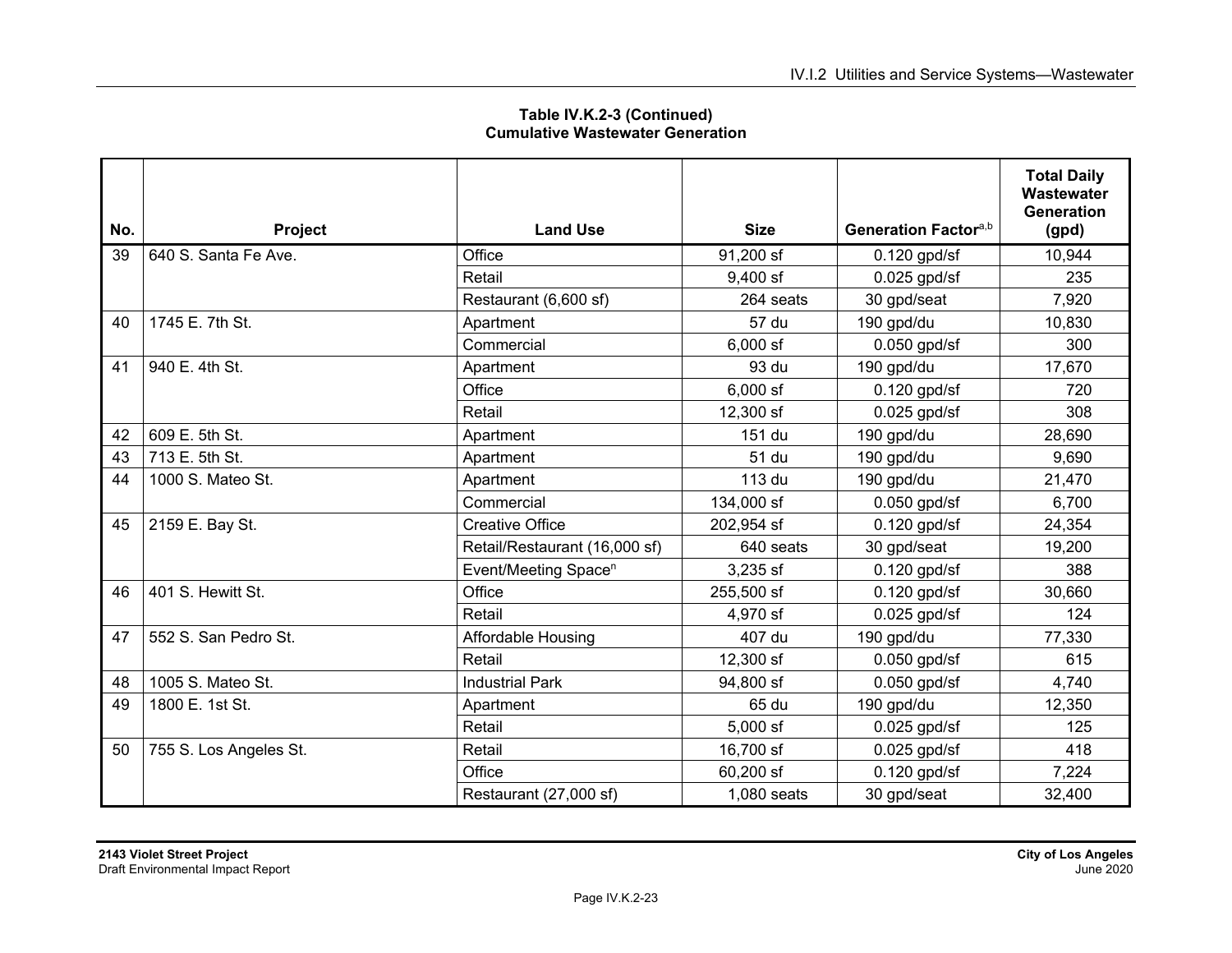| Table IV.K.2-3 (Continued)              |  |  |
|-----------------------------------------|--|--|
| <b>Cumulative Wastewater Generation</b> |  |  |

| No. | Project               | <b>Land Use</b>                 | <b>Size</b> | Generation Factor <sup>a,b</sup> | <b>Total Daily</b><br>Wastewater<br><b>Generation</b><br>(gpd) |
|-----|-----------------------|---------------------------------|-------------|----------------------------------|----------------------------------------------------------------|
| 51  | 601 S. Central Ave.   | Apartment                       | 236 du      | 190 gpd/du                       | 44,840                                                         |
|     |                       | Retail                          | 12,000 sf   |                                  | 300                                                            |
|     |                       |                                 |             | $0.025$ gpd/sf                   |                                                                |
| 52  | 527 Colyton St.       | Condominium                     | 310 du      | 190 gpd/du                       | 58,900                                                         |
|     |                       | Retail                          | 11,400 sf   | $0.050$ gpd/sf                   | 570                                                            |
|     |                       | Production Space <sup>o</sup>   | 11,700 sf   | $0.050$ gpd/sf                   | 585                                                            |
| 53  | 1100 E. 5th St.       | Apartment (Live/Work)           | 220 du      | 190 gpd/du                       | 41,800                                                         |
|     |                       | Commercial                      | 49,000 sf   | $0.050$ gpd/sf                   | 2,450                                                          |
| 54  | 600 S. San Pedro St.  | Apartment                       | 303 du      | 190 gpd/du                       | 57,570                                                         |
|     |                       | Retail                          | 20,000 sf   | $0.025$ gpd/sf                   | 500                                                            |
| 55  | 655 S. San Pedro St.  | Apartment                       | 81 du       | 190 gpd/du                       | 15,390                                                         |
| 56  | 656 S. Stanford Ave.  | Apartment                       | 82 du       | 190 gpd/du                       | 15,580                                                         |
| 57  | 641 Imperial St.      | Residential                     | 140 du      | 190 gpd/du                       | 26,600                                                         |
|     |                       | Office                          | 14,700 sf   | $0.120$ gpd/sf                   | 1,764                                                          |
| 58  | 2901 E. Olympic Blvd. | Apartment                       | 4,400 du    | 190 gpd/du                       | 836,000                                                        |
|     |                       | Retail                          | 185,000 sf  | $0.050$ gpd/sf                   | 9,250                                                          |
|     |                       | Office                          | 125,000 sf  | $0.120$ gpd/sf                   | 15,000                                                         |
|     |                       | <b>Medical Office</b>           | 25,000 sf   | $0.250$ gpd/sf                   | 6,250                                                          |
|     |                       | Daycare $(15,000 \text{ sf})^c$ | 205 ch      | 9 gpd/ch                         | 1,845                                                          |
|     |                       | Library                         | 15,000 sf   | $0.050$ gpd/sf                   | 750                                                            |
| 59  | 2407 E. 1st St.       | Apartment                       | 50 du       | 190 gpd/du                       | 9,500                                                          |
|     |                       | Office                          | 8,500 sf    | $0.120$ gpd/sf                   | 1,020                                                          |
|     |                       | Retail                          | $3,400$ sf  | $0.025$ gpd/sf                   | 85                                                             |
| 60  | 810 E. 3rd St.        | Apartment                       | 4 du        | 190 gpd/du                       | 760                                                            |
|     |                       | Restaurant (3,500 sf)           | 140 seats   | 30 gpd/seat                      | 4,200                                                          |
|     |                       | Retail                          | 6,200 sf    | $0.025$ gpd/sf                   | 155                                                            |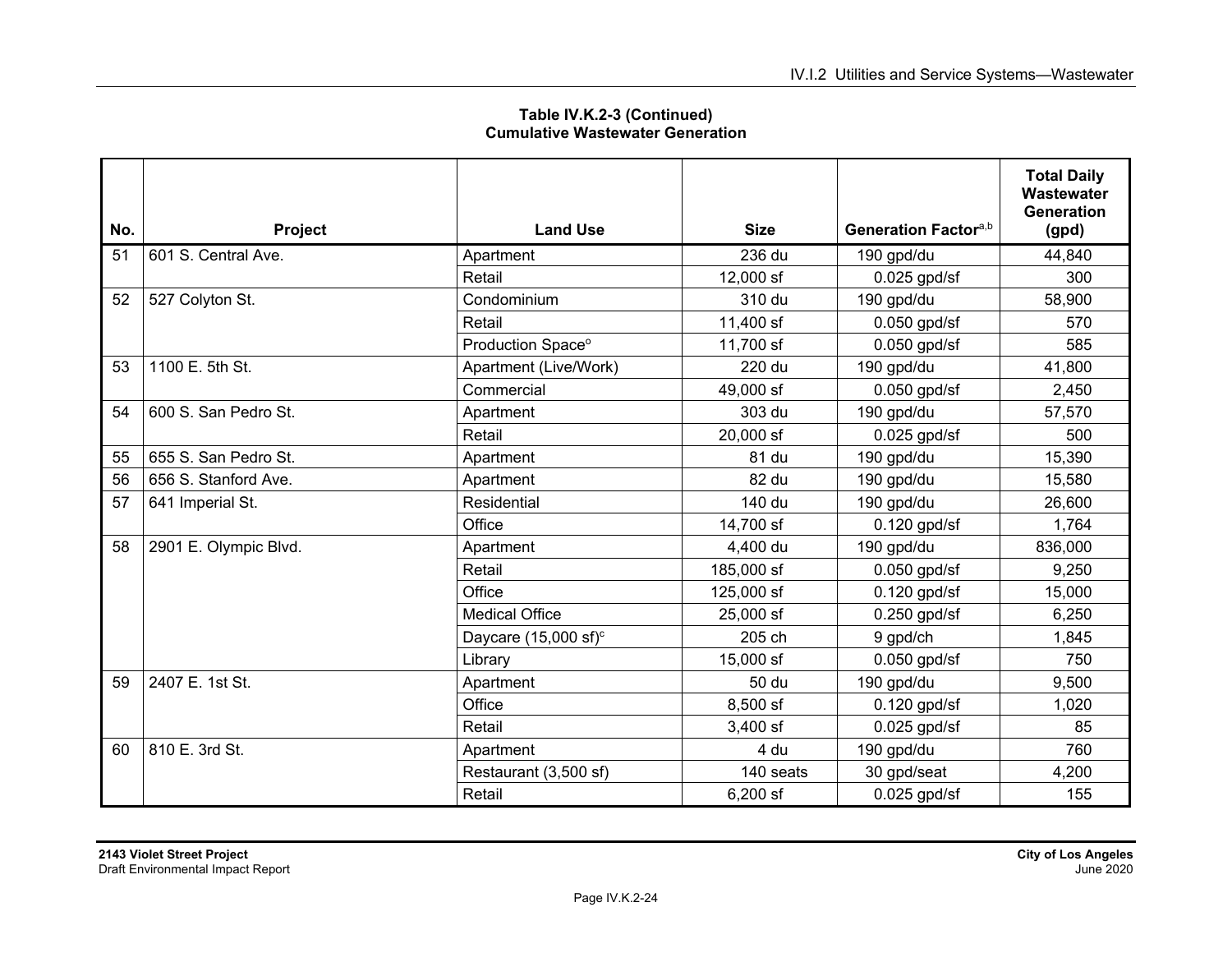|     |                          |                               |             |                                  | <b>Total Daily</b><br>Wastewater<br><b>Generation</b> |
|-----|--------------------------|-------------------------------|-------------|----------------------------------|-------------------------------------------------------|
| No. | Project                  | <b>Land Use</b>               | <b>Size</b> | Generation Factor <sup>a,b</sup> | (gpd)                                                 |
| 61  | 1206 E. 6th St.          | Apartment                     | 1,305 du    | 190 gpd/du                       | 247,950                                               |
|     |                          | Condominium                   | 431 du      | 190 gpd/du                       | 81,890                                                |
|     |                          | Hotel                         | 510 rm      | 120 gpd/rm                       | 61,200                                                |
|     |                          | Office                        | 253,514 sf  | $0.120$ gpd/sf                   | 30,422                                                |
|     |                          | School (29,316 sf)            | 300 stu     | 11 gpd/stu                       | 3,300                                                 |
|     |                          | Commercial                    | 127,609 sf  | $0.050$ gpd/sf                   | 6,380                                                 |
|     |                          | Live Theater                  | 400 seats   | 3 gpd/seat                       | 1,200                                                 |
| 62  | 554 S. San Pedro St.     | Apartment                     | 303 du      | 190 gpd/du                       | 57,570                                                |
|     |                          | Commercial                    | 19,900 sf   | $0.050$ gpd/sf                   | 995                                                   |
| 63  | 443 S. Soto St.          | School                        | 625 stu     | 11 gpd/stu                       | 6,875                                                 |
| 64  | 1024 S. Mateo St.        | Apartment                     | 104 du      | 190 gpd/du                       | 19,760                                                |
|     |                          | Office                        | 102,000 sf  | $0.120$ gpd/sf                   | 12,240                                                |
|     |                          | Restaurant (16,300 sf)        | 652 seats   | 30 gpd/seat                      | 19,560                                                |
|     |                          | Retail                        | 5,830 sf    | $0.025$ gpd/sf                   | 146                                                   |
|     |                          | Industrial                    | 5,500 sf    | $0.050$ gpd/sf                   | 275                                                   |
| 65  | 755 S. Wall St.          | Office                        | 53,200 sf   | $0.120$ gpd/sf                   | 6,384                                                 |
|     |                          | Apartment                     | 323 du      | 190 gpd/du                       | 61,370                                                |
|     |                          | Retail                        | 4,400 sf    | $0.025$ gpd/sf                   | 110                                                   |
| 66  | 508 E. 4th St.           | Apartment                     | 41 du       | 190 gpd/du                       | 7,790                                                 |
| 67  | 2001 E. Washington Blvd. | Industrial                    | 187,000 sf  | $0.050$ gpd/sf                   | 9,350                                                 |
| 68  | 300 S. Main St.          | Apartment                     | 471 du      | 190 gpd/du                       | 89,490                                                |
|     |                          | Retail                        | 5,190 sf    | $0.050$ gpd/sf                   | 260                                                   |
|     |                          | Restaurant (27,800 sf)        | 1,112 seats | 30 gpd/seat                      | 33,360                                                |
| 69  | 100 S. Boyle Ave.        | Affordable Housing            | 44 du       | 190 gpd/du                       | 8,360                                                 |
|     |                          | Retail                        | 8,000 sf    | $0.025$ gpd/sf                   | 200                                                   |
| 70  | 2053 E. 7th St.          | Hotel $(53,400 \text{ sf})^p$ | 82 rm       | 120 gpd/rm                       | 9,840                                                 |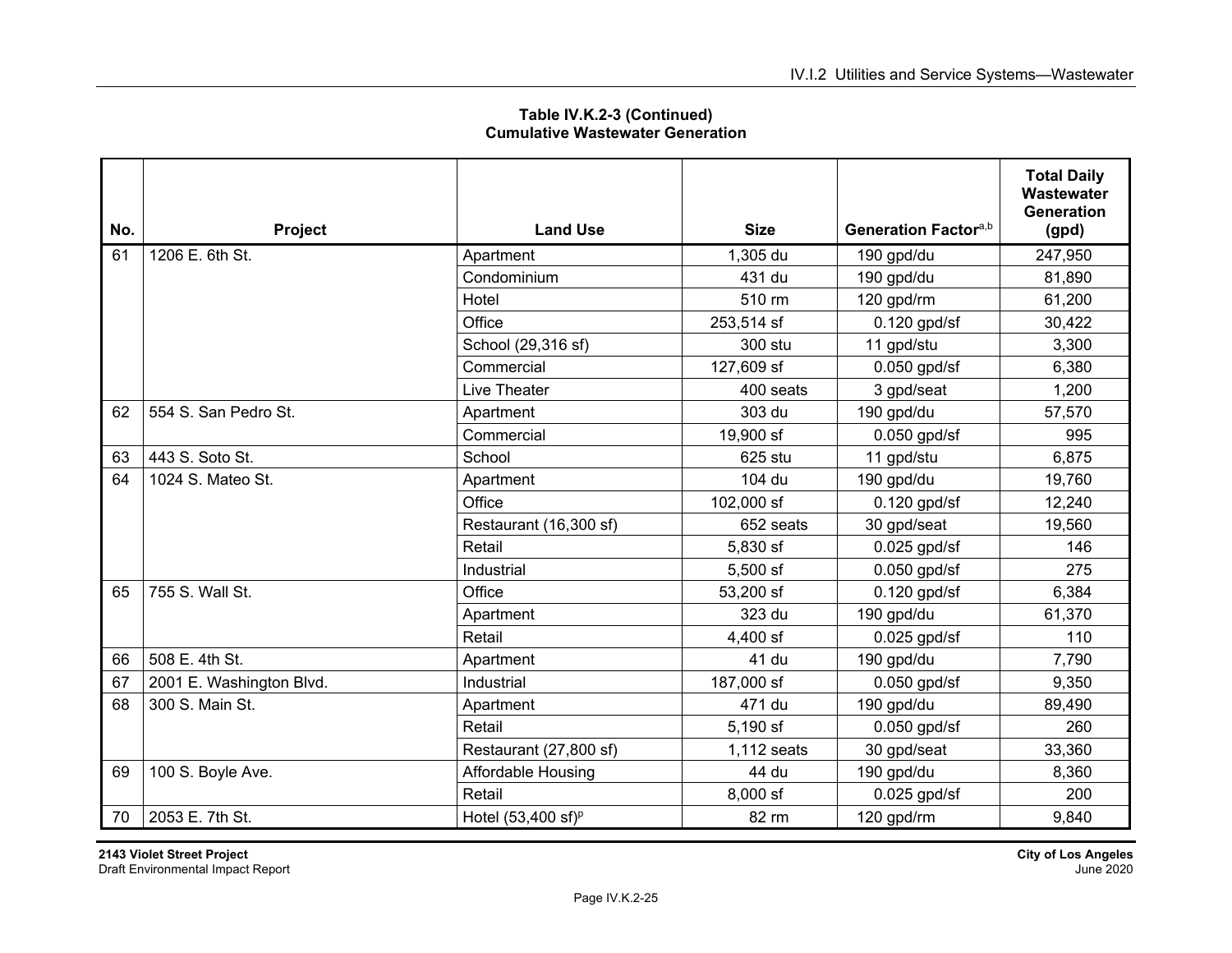| No.                                                                           | Project              | <b>Land Use</b>                                      | <b>Size</b>      | Generation Factor <sup>a,b</sup> | <b>Total Daily</b><br>Wastewater<br><b>Generation</b><br>(gpd) |
|-------------------------------------------------------------------------------|----------------------|------------------------------------------------------|------------------|----------------------------------|----------------------------------------------------------------|
| 71                                                                            | 401 E. 7th St.       | Affordable Housing                                   | 99 du            | 190 gpd/du                       | 18,810                                                         |
| 72                                                                            | 443 S. Soto St.      | <b>Elementary School</b>                             | $625$ stu        | 9 gpd/stu                        | 5,625                                                          |
| 73                                                                            | 777 S. Alameda St.   | Restaurant (117,375 sf)                              | 4,695 seats      | 30 gpd/seat                      | 140,850                                                        |
|                                                                               |                      | Retail                                               | 66,155 sf        | $0.025$ gpd/sf                   | 1,654                                                          |
|                                                                               |                      | Office                                               | 850,444 sf       | $0.120$ gpd/sf                   | 102,053                                                        |
|                                                                               |                      | Hotel                                                | $125 \text{ rm}$ | 120 gpd/rm                       | 15,000                                                         |
| 74                                                                            | 2124-2132 E. 7th Pl. | Retail/Warehouse-Restaurant<br>conversion (5,055 sf) | 202 seats        | 30 gpd/seat                      | 6,060                                                          |
| <b>Related Projects Wastewater Generation</b>                                 |                      |                                                      |                  |                                  | 5,178,367                                                      |
| <b>Project Net Wastewater Generation</b>                                      |                      |                                                      |                  |                                  | 107,959                                                        |
| <b>Total Wastewater Generation for Related</b><br><b>Projects and Project</b> |                      |                                                      |                  |                                  | 5,286,326                                                      |

*ch = children* 

*du = dwelling units* 

*emp = employees* 

*rm = rooms* 

*sf = square feet* 

*stu = students* 

- *a This analysis is based on sewage generation rates provided by LASAN's Sewerage Facilities Charge, Sewage Generation Factor for Residential and Commercial Categories, effective April 6, 2012.*
- *b This analysis conservatively assumes that all dwelling units are 3-bedroom units. In addition, the seat count for restaurant uses assumes 1 seat per 25 square feet.*
- *c The Elementary School rate of 73 square feet per student or child is used to calculate the number of students/children generated by this use. The rate is provided by the California Department of Education, Report on Complete Schools, May 23, 2007. Report is available for download at www.cde.ca.gov/ls/fa/sf/completesch.asp, accessed March 13, 2020.*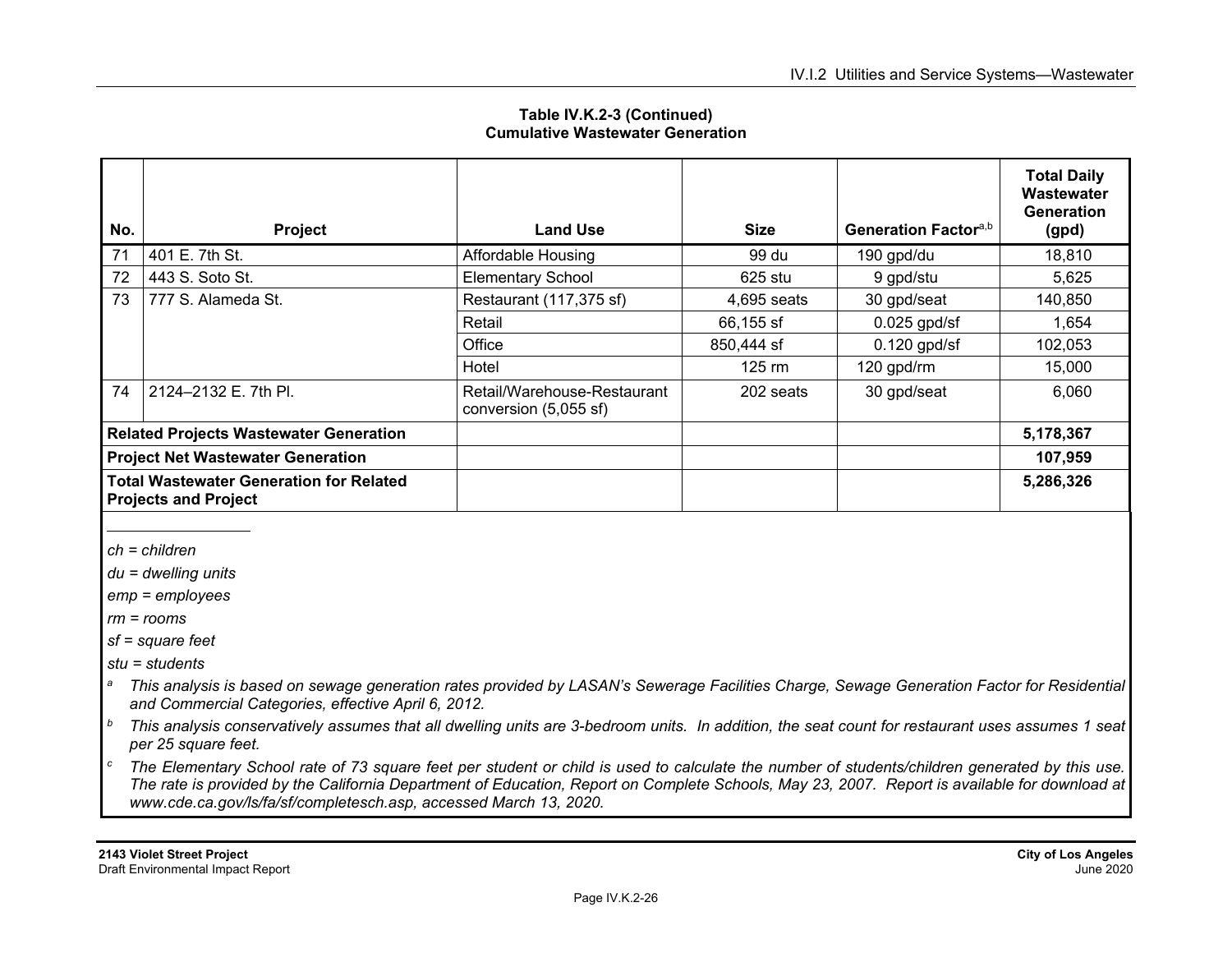|                |                                                                                                                                                                                                                                                                                                                                                                                                           |                 |             |                                  | <b>Total Daily</b><br>Wastewater<br>Generation |  |  |  |  |
|----------------|-----------------------------------------------------------------------------------------------------------------------------------------------------------------------------------------------------------------------------------------------------------------------------------------------------------------------------------------------------------------------------------------------------------|-----------------|-------------|----------------------------------|------------------------------------------------|--|--|--|--|
| No.            | <b>Project</b>                                                                                                                                                                                                                                                                                                                                                                                            | <b>Land Use</b> | <b>Size</b> | Generation Factor <sup>a,b</sup> | (gpd)                                          |  |  |  |  |
| d              | Sewage generation rates provided by LASAN do not include a rate for "Assisted Living" uses. Therefore, the most comparable land use rate of<br>70 gallons per day per bed for "Rest Home" is applied.                                                                                                                                                                                                     |                 |             |                                  |                                                |  |  |  |  |
|                | The rate of 160 square feet per employee for the Los Angeles market is used to calculate the square footage of the proposed office space. This<br>rate is provided in Cushman & Wakefied's Space Matters—Occupancy Report, published on May 9, 2018. The report is accessible and<br>available for download at www.cushmanwakefield.com/en/united-states/insights/space-matters, accessed March 13, 2020. |                 |             |                                  |                                                |  |  |  |  |
| f              | Sewage generation rates provided by LASAN do not include a rate for "Private Club" uses. Therefore, the most comparable land use rate of 350<br>gallons per 1,000 square feet for "Dancing Area (of Bars or Nightclub)" is applied.                                                                                                                                                                       |                 |             |                                  |                                                |  |  |  |  |
| g              | Sewage generation rates provided by LASAN do not include a rate for "Bus Facility" uses. Therefore, the most comparable land use rate of 20<br>gallons per 1,000 square feet for "Auto Parking" is applied.                                                                                                                                                                                               |                 |             |                                  |                                                |  |  |  |  |
| h              | Sewage generation rates provided by LASAN do not include a rate for "Event Space" uses. Therefore, the most comparable land use rate of<br>350 gallons per 1,000 square feet for "Banquet Room" is applied.                                                                                                                                                                                               |                 |             |                                  |                                                |  |  |  |  |
|                | The High School rate of 95 square feet per student is used to calculate the number of students generated by this use. The rate is provided by<br>the California Department of Education, Report on Complete Schools, May 23, 2007. Report is available for download at<br>www.cde.ca.gov/ls/fa/sf/completesch.asp.                                                                                        |                 |             |                                  |                                                |  |  |  |  |
|                | Sewage generation rates provided by LASAN do not include a rate for "Art Space" uses. Therefore, the most comparable land use rate of 30<br>gallons per 1,000 square feet for "Museum: All Area" is applied.                                                                                                                                                                                              |                 |             |                                  |                                                |  |  |  |  |
|                | The rate of 650 gallons per 1,000 square feet for "Health Club/Spa" is applied.                                                                                                                                                                                                                                                                                                                           |                 |             |                                  |                                                |  |  |  |  |
|                | Sewage generation rates provided by LASAN do not include a rate for "Grocery/Food Hall" uses. Therefore, the most comparable land use rate<br>of 50 gallons per 1,000 square feet for "Store: Retail" is applied.                                                                                                                                                                                         |                 |             |                                  |                                                |  |  |  |  |
| m              | Sewage generation rates provided by LASAN do not include a rate for "Sports Complex" uses. Therefore, the most comparable land use rate of<br>200 gallons per 1,000 square feet for "Gymnasium: Basketball, Volleyball" is applied.                                                                                                                                                                       |                 |             |                                  |                                                |  |  |  |  |
| $\mathsf{n}$   | Sewage generation rates provided by LASAN do not include a rate for "Event/Meeting Space" uses. Therefore, the most comparable land use<br>rate of 120 gallons per 1,000 square feet for "Conference Room of Office Bldg." is applied.                                                                                                                                                                    |                 |             |                                  |                                                |  |  |  |  |
| $\mathsf{o}\,$ | Sewage generation rates provided by LASAN do not include a rate for "Production Space" uses. Therefore, the most comparable land use rate<br>of 50 gallons per 1,000 square feet for "Mfg or Industrial Facility (No IW Permit Required)" is applied.                                                                                                                                                     |                 |             |                                  |                                                |  |  |  |  |
|                | <sup>p</sup> To calculate the number of hotel rooms, a square footage rate of 650 square feet per room is applied. Source: Jan A. deRoos, Cornell<br>University School of Hotel Administration, The Scholarly Commons, Planning and Programming a Hotel, 2011. Document is available for<br>download at http://scholarship.sha.cornell.edu/articles/310, accessed March 13, 2020.                         |                 |             |                                  |                                                |  |  |  |  |
|                | Source: Eyestone Environmental, 2020.                                                                                                                                                                                                                                                                                                                                                                     |                 |             |                                  |                                                |  |  |  |  |